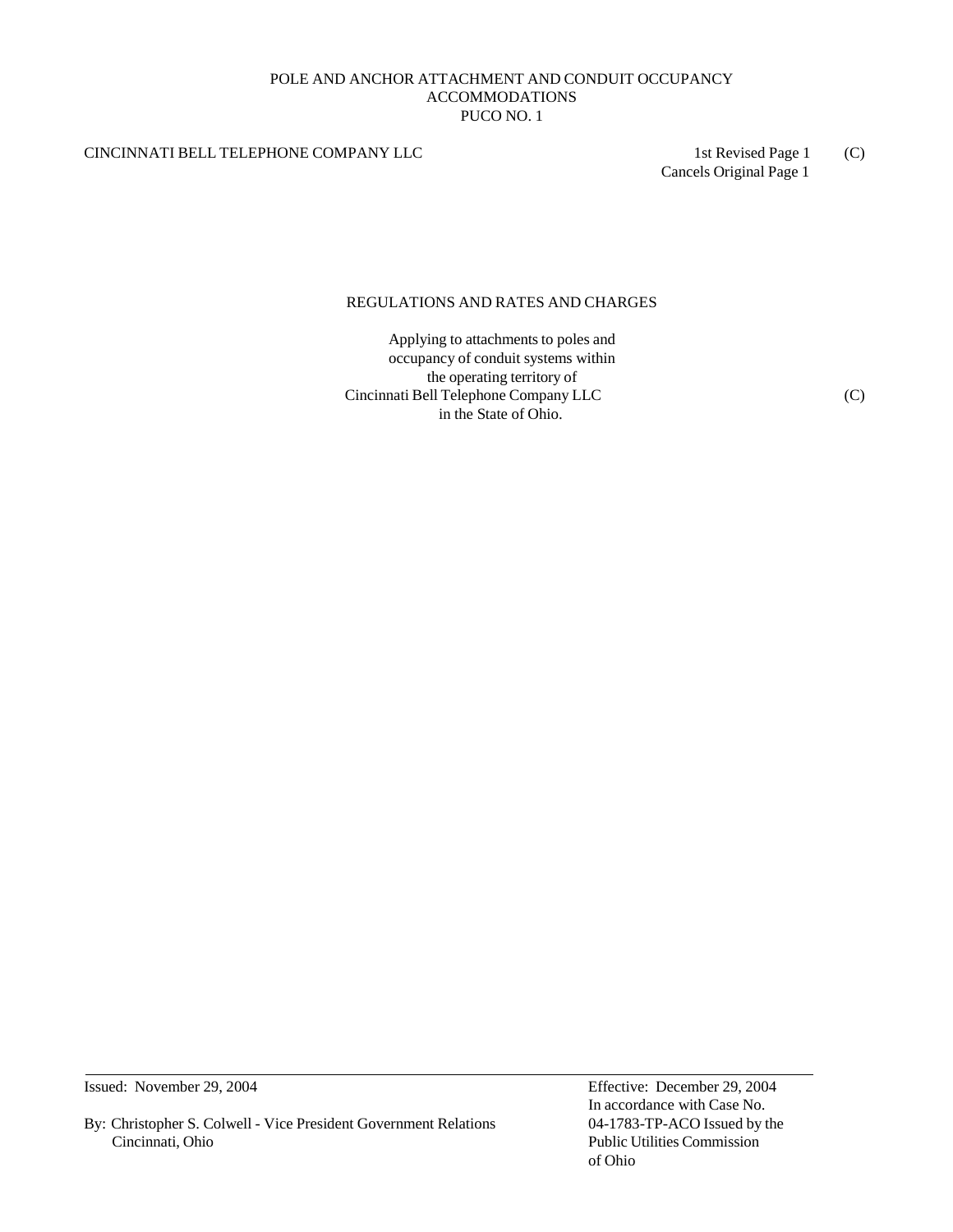## POLE AND ANCHOR ATTACHMENT AND CONDUIT OCCUPANCY ACCOMMODATIONS PUCO No. 1

### CINCINNATI BELL TELEPHONE COMPANY 2nd Revised Page 2

Cancels 1st Revised Page 2

## TABLE OF CONTENTS

|                                         | PAGE |
|-----------------------------------------|------|
| Application of Tariff                   | 5    |
| Concurring Carriers                     | 4    |
| Connecting Carriers                     | 4    |
| Explanation of Abbreviations            | 3    |
| Explanation of Symbols                  | 3    |
| Other Participating Carriers            | 4    |
| Rates and Charges                       | 39   |
| References to Other Tariffs             | 3    |
| Registered Trademarks and Service Marks | 4    |
| Regulations                             | 8    |

Issued: April 14, 1998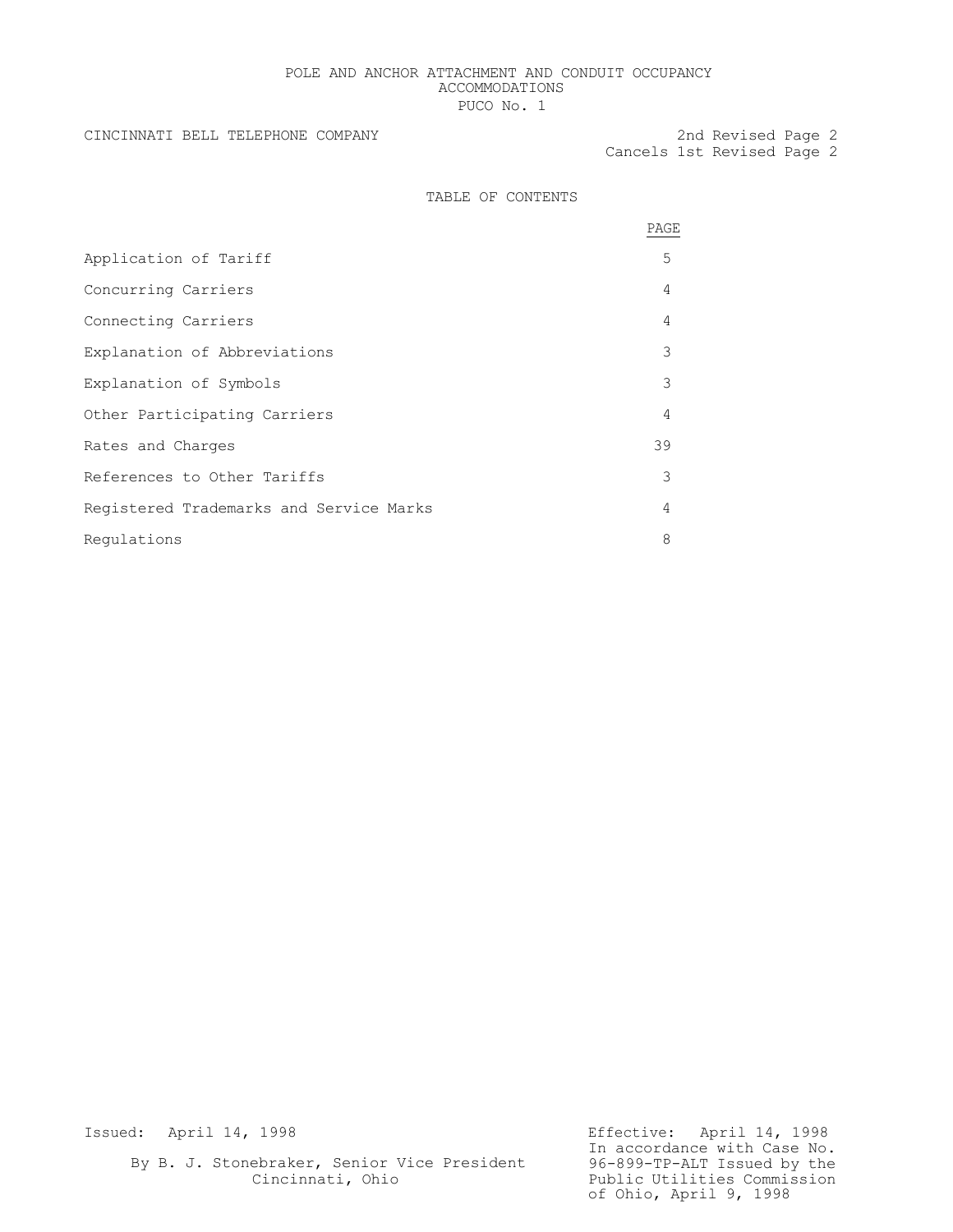## POLE AND ANCHOR ATTACHMENT AND CONDUIT OCCUPANCY ACCOMMODATIONS PUCO No. 1

Cancels Original Page 2.1

CINCINNATI BELL TELEPHONE COMPANY 1st Revised Page 2.1

POLE AND ANCHOR ATTACHMENT AND CONDUIT OCCUPANCY CELL CLASSIFICATIONS

Materials formerly appearing on this page now appears in the Preface to the General Exchange Tariff.

Issued: April 14, 1998

By B. J. Stonebraker, Senior Vice President Cincinnati, Ohio

Effective: April 14, 1998 In accordance with Case No. 96-899-TP-ALT Issued by the Public Utilities Commission of Ohio, April 9, 1998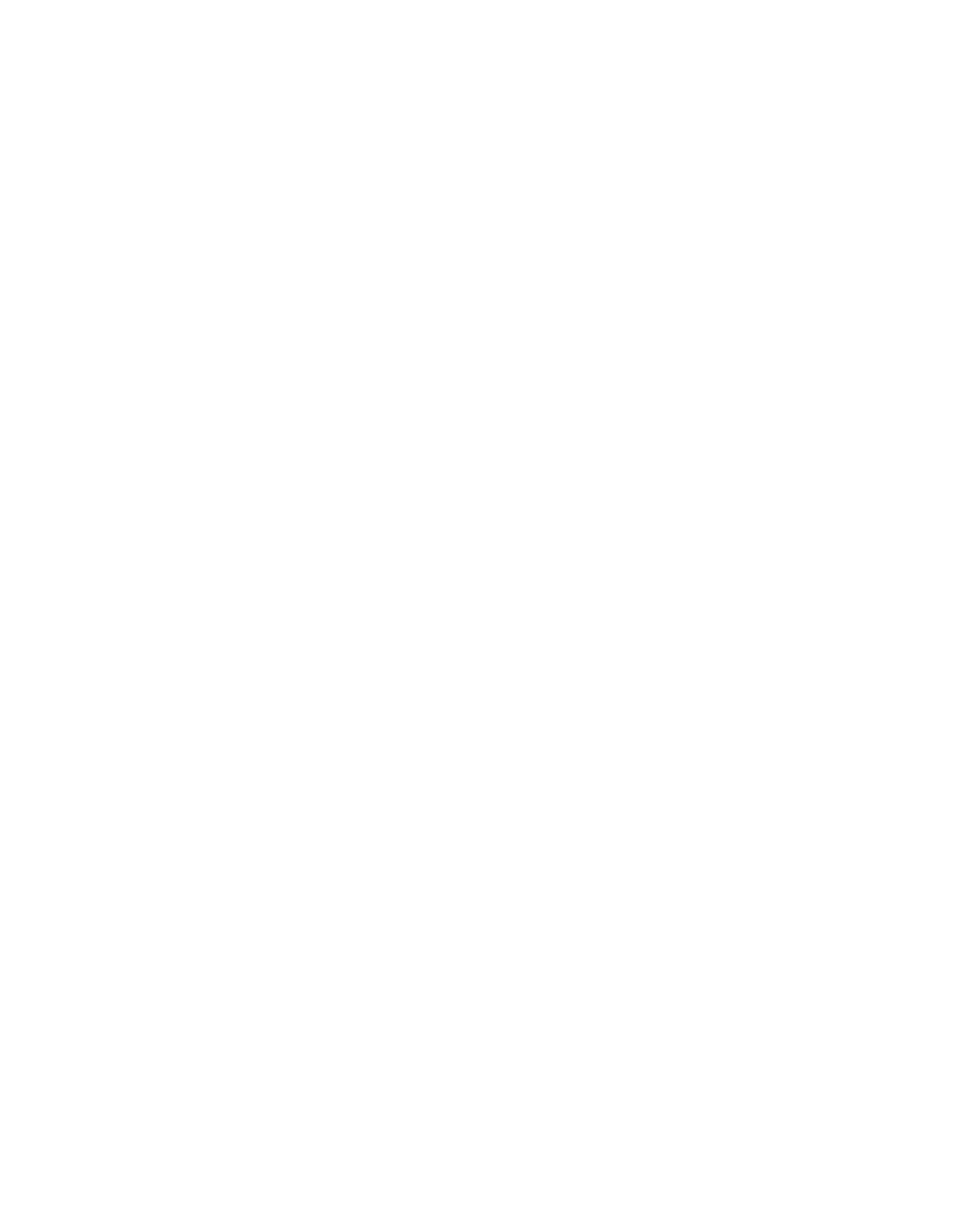## EXPLANATION OF SYMBOLS

- (C) to signify changed regulations
- (D) to signify discontinued rate or regulation
- (I) to signify increase
- (N) to signify new rate or regulation
- (R) to signify reduction
- (S) to signify reissued matter
- (T) to signify change in text but no change in rate or regulations

## EXPLANATION OF ABBREVIATIONS

- NEC National Electrical Code
- NESC National Electrical Safety Code
- OSHA Occupational Safety and Health Act

## REFERENCES TO OTHER TARIFFS

Whenever reference is made in this tariff to other tariffs of this company or to tariffs of Other Participating Carriers, the reference is to the tariffs in force as of the effective date of this tariff, and to amendments thereto and successive issues thereof.

By W. W. Victor, Vice President

Issued: January 12, 1983 Effective: January 12, 1983 In accordance with Order No.<br>81-1338-TP-AIR, issued by The Cincinnati, Ohio Public Utilities Commission of Ohio, January 7, 1983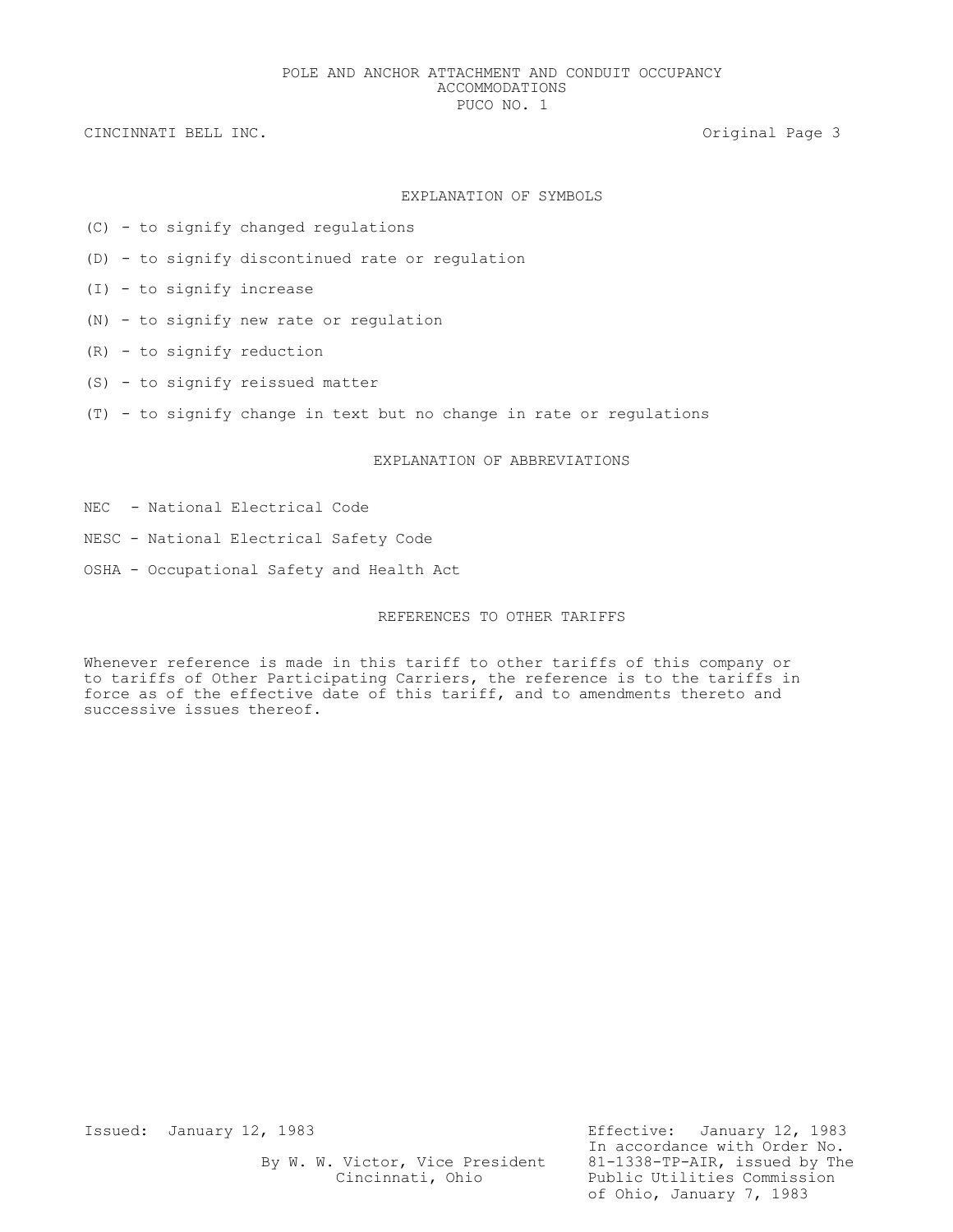## POLE AND ANCHOR ATTACHMENT AND CONDUIT OCCUPANCY ACCOMMODATIONS PUCO NO. 1

CINCINNATI BELL INC. Original Page 4

## REGISTERED SERVICE MARKS AND TRADEMARKS

The following marks, used throughout this tariff, are registered service marks and trademarks of Cincinnati Bell Inc.

REGISTERED SERVICE MARKS

None

REGISTERED TRADEMARKS

None

CONCURRING CARRIERS

None

### CONNECTING CARRIERS

None

OTHER PARTICIPATING CARRIERS

None

Issued: Apnudry412199983 Effective: Apnudry412199983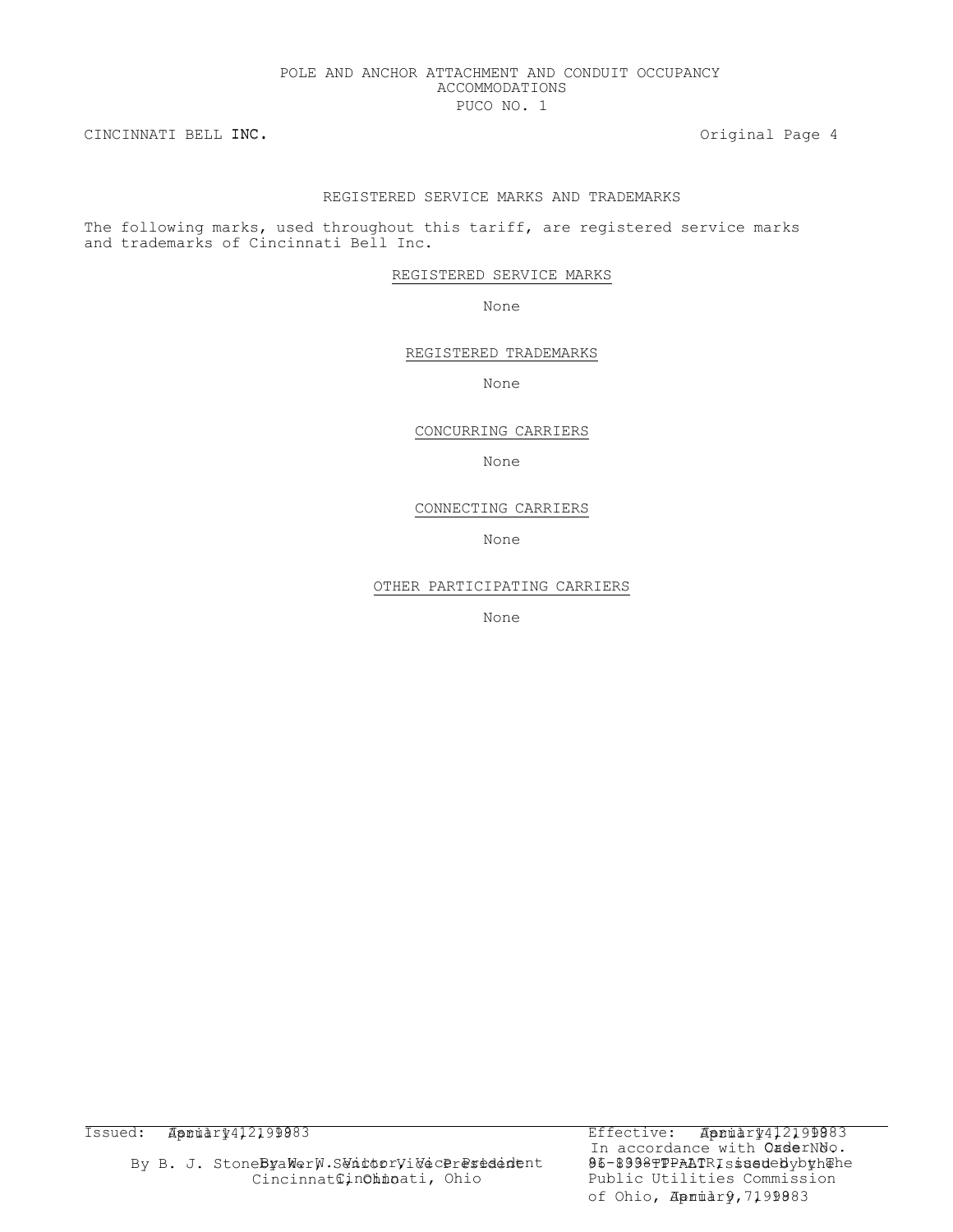## 1. APPLICATION OF TARIFF

1.1 This Tariff contains the rates, terms and conditions (regulations and rates) applicable to pole attachments and conduit occupancy accommodations granted to attachee by Cincinnati Bell Inc., hereinafter referred to as the Telephone Company.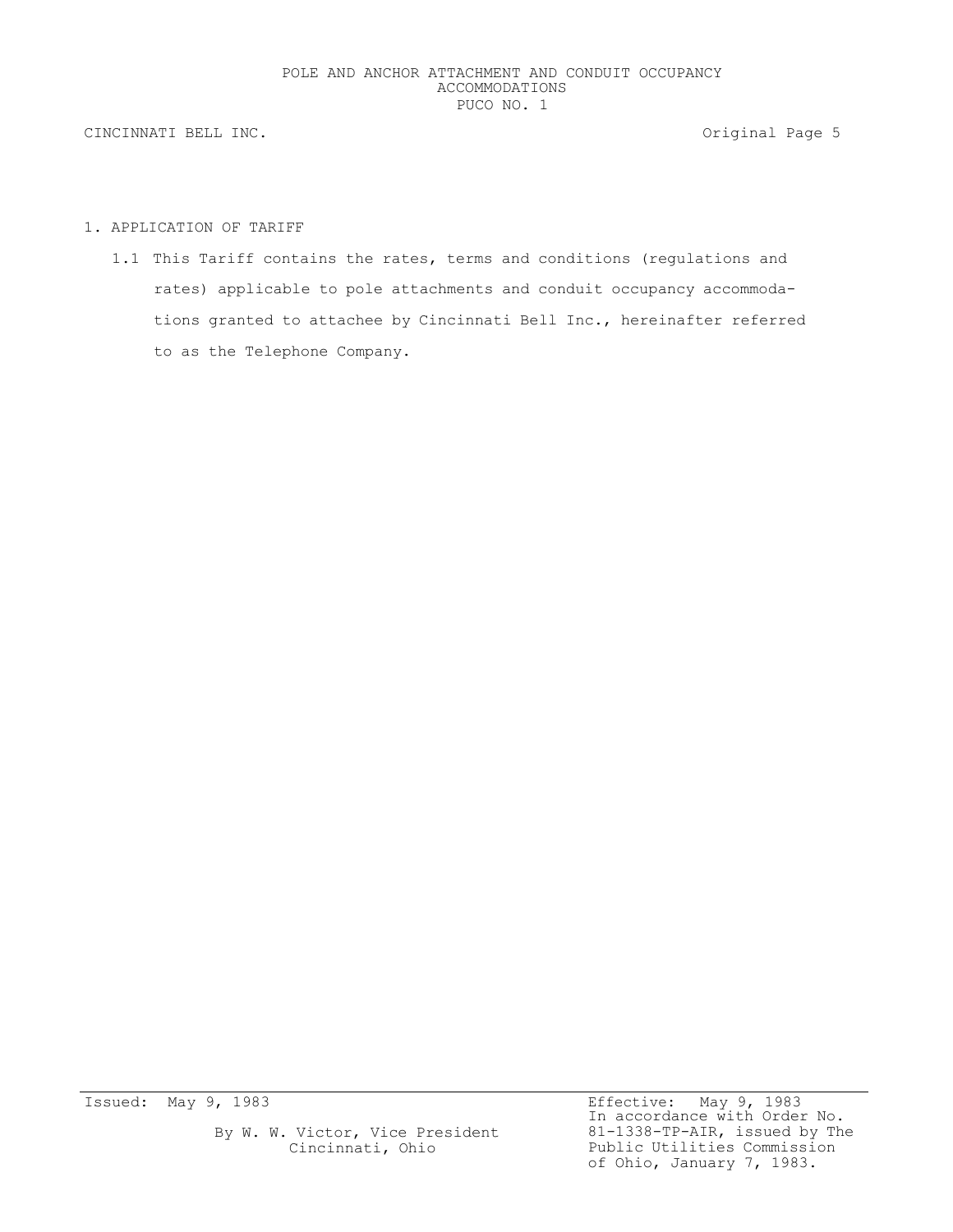## POLE AND ANCHOR ATTACHMENT AND CONDUIT OCCUPANCY ACCOMMODATIONS PUCO NO. 1

## CINCINNATI BELL TELEPHONE COMPANY **Example 20 and 20 and 20 and 20 and 20 and 20 and 20 and 20 and 20 and 20 and 20 and 20 and 20 and 20 and 20 and 20 and 20 and 20 and 20 and 20 and 20 and 20 and 20 and 20 and 20 and 20 a**

INDEX

|                                               | SECTION        | PAGE              |
|-----------------------------------------------|----------------|-------------------|
| Application of Tariff                         |                | 5                 |
| Rates and Charges                             | 3              | 39                |
| Requlations                                   | $\overline{2}$ | 8                 |
| Assignment of Rights                          |                | 14                |
| Attachment and Occupancy Applications         |                | 23                |
| Claims and Damages                            |                | 19                |
| Construction Maintenance and Removal of       |                |                   |
| Attachee's Facilities                         |                | 14                |
| Definitions                                   |                | 8                 |
| Inspection of Pole and Anchor Attachments and |                |                   |
| Conduit Occupancy                             |                | 37                |
| Insurance                                     |                | 21                |
| Legal Requirements                            |                | 13                |
| Liability                                     |                | 10                |
| Limitations                                   |                | 10                |
| Make Ready Requirements                       |                | 31                |
| Notices                                       |                | $12 \overline{ }$ |
| Obligation of Attachee                        |                | 13                |
| Payment Arrangements                          |                | 22                |
| Termination of Authorizations                 |                | 11                |
| Undertaking of the Company                    |                | 9                 |
|                                               |                |                   |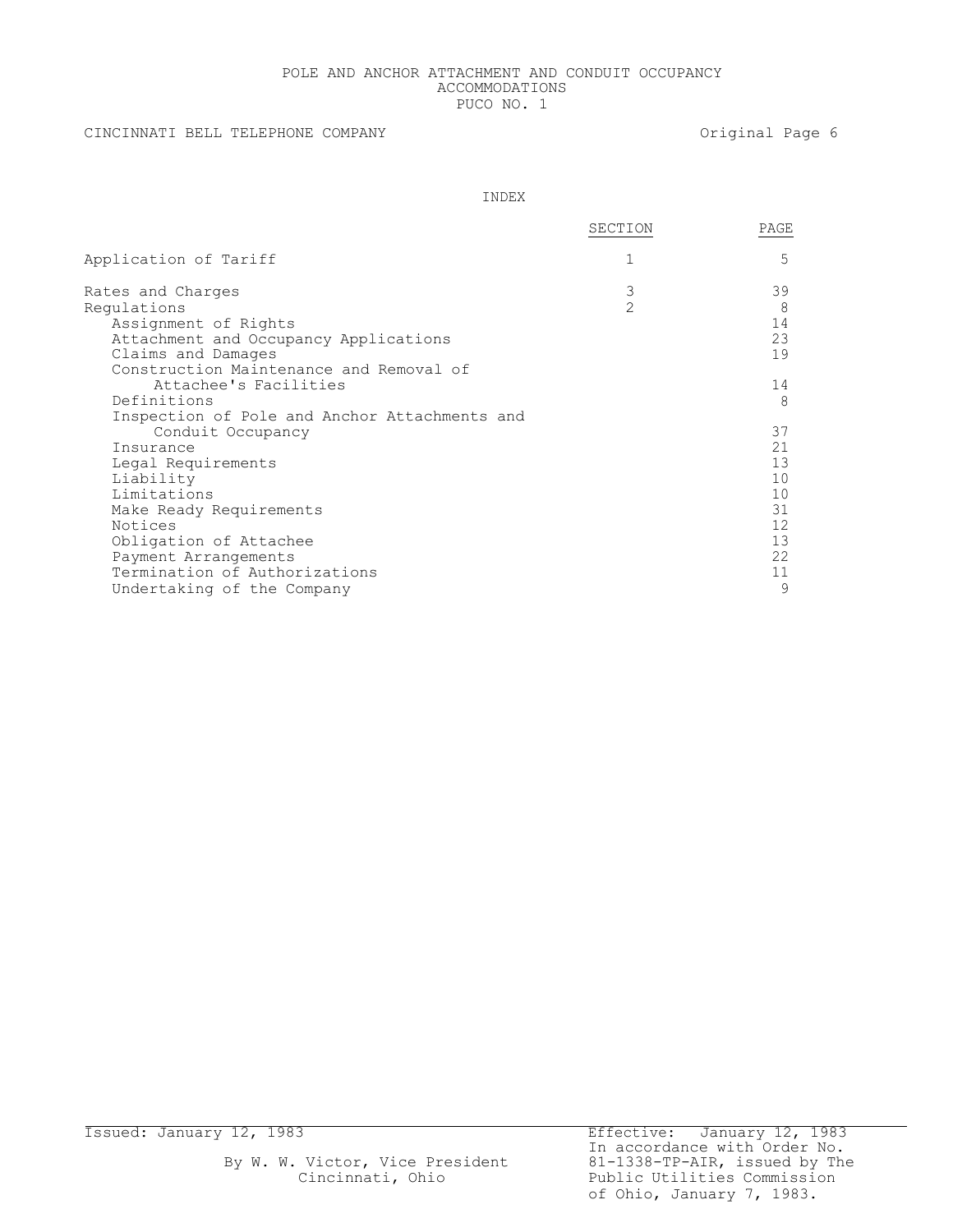## POLE AND ANCHOR ATTACHMENT AND CONDUIT OCCUPANCY ACCOMMODATIONS PUCO NO. 1

CINCINNATI BELL TELEPHONE COMPANY **Example 2** Original Page 7

## INDEX (Cont'd)

|    |                   |               |                                                       | Page |  |  |
|----|-------------------|---------------|-------------------------------------------------------|------|--|--|
|    |                   |               | 2.6 Make-Ready Requirements                           | 31   |  |  |
|    |                   |               | 2.6.1 Pole and/or Anchor                              | 31   |  |  |
|    |                   |               | 2.6.2 Conduit System                                  | 35   |  |  |
|    |                   |               | 2.6.3 Work Schedule                                   | 36   |  |  |
|    | 2.7               | Occupancy     | Inspection of Pole and Anchor Attachments and Conduit | 37   |  |  |
|    |                   | 2.7.1         | Procedures                                            | 37   |  |  |
|    |                   |               | 2.7.2 Unauthorized Attachment or Occupancy            | 37   |  |  |
| 3. | Rates and Charges |               |                                                       |      |  |  |
|    |                   |               | 3.1 Pole Attachment and Conduit Occupancy             | 39   |  |  |
|    |                   |               | $3.1.1$ General                                       | 39   |  |  |
|    |                   | $3.1.2$ Rates |                                                       | 40   |  |  |
|    |                   |               | 3.2 Charges - Nonrecurring                            | 40   |  |  |
|    |                   | 3.2.1         | Determination                                         | 40   |  |  |
|    |                   | 3.2.2         | Replacement of Facilities                             | 41   |  |  |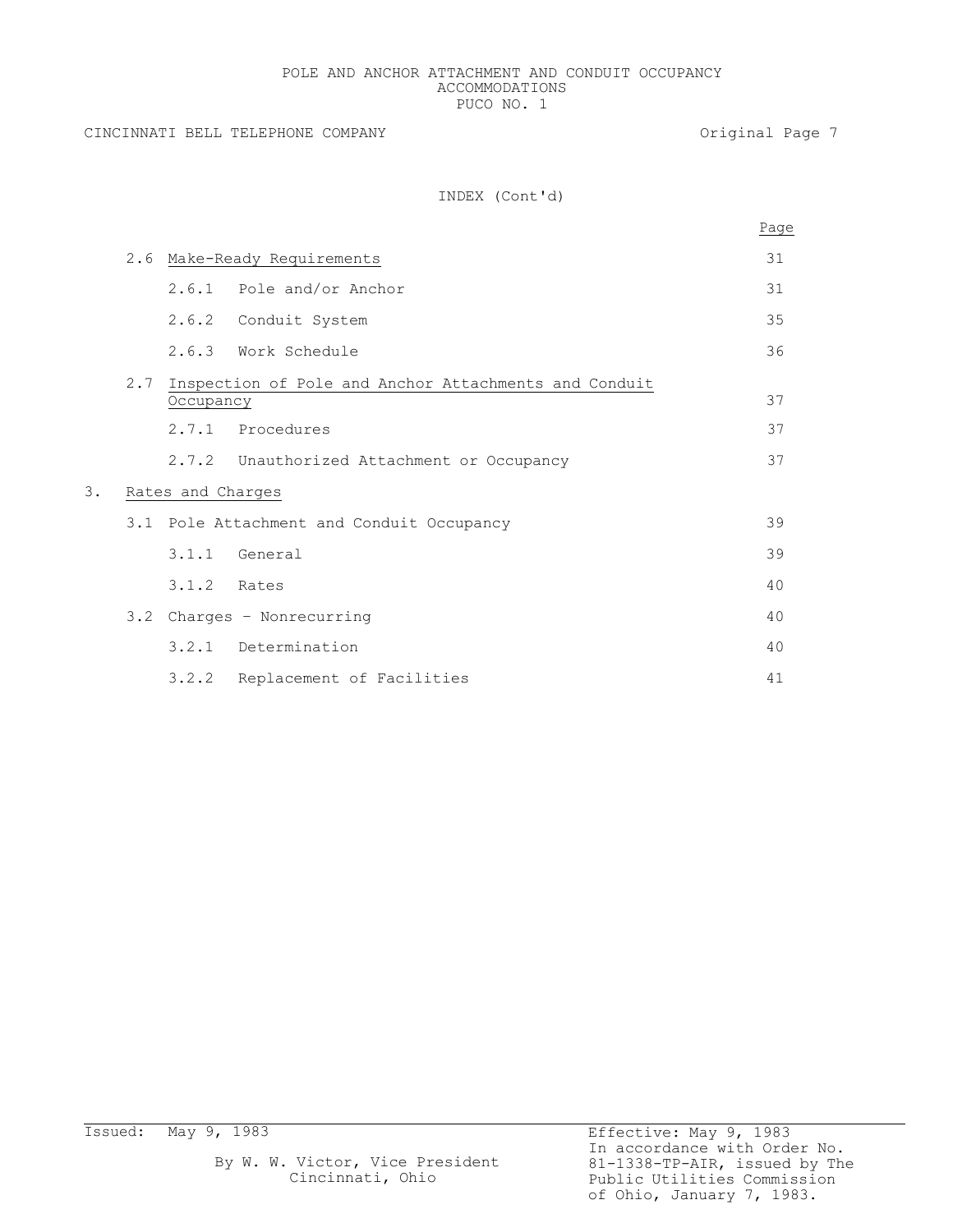## 2. REGULATIONS

## 2.1 Definitions

Anchor

An assembly (rod and fixed object or plate owned solely or in part by the Telephone Company or by others) designed to resist the pull of a guy strand, for which the Telephone Company is responsible for authorizing the attachment of attachee's communications facilities.

Anchor Attachment A guy strand attached to an anchor.

#### Attachee

The person, firm, corporation or other legal entity authorized by the Telephone Company to attach its facilities to poles and anchors, utilize anchors and/or guy strands, or place its facilities in a conduit system.

#### Attachee's Communications Facilities

All facilities, including but not limited to cables, equipment and associated hardware, owned and utilized by the attachee which are attached to a pole or anchor or occupy a conduit system.

#### Conduit

A structure, usually underground, containing one or more ducts.

## Conduit Occupancy

Occupancy of a conduit system by any item of attachee's communications facilities.

## Conduit System

Any combination of ducts, conduits, manholes, handholes, and vaults joined to form an integrated whole, which is owned solely or in part by the Telephone Company.

#### Duct

A single enclosed raceway for conductors or cables.

## Guy Strand

A metal cable attached to a pole and anchor (or another pole) for the purpose of increasing pole stability.

#### Joint Owner

A person, firm, corporation or other legal entity sharing ownership of a pole and/or anchor with the Telephone Company.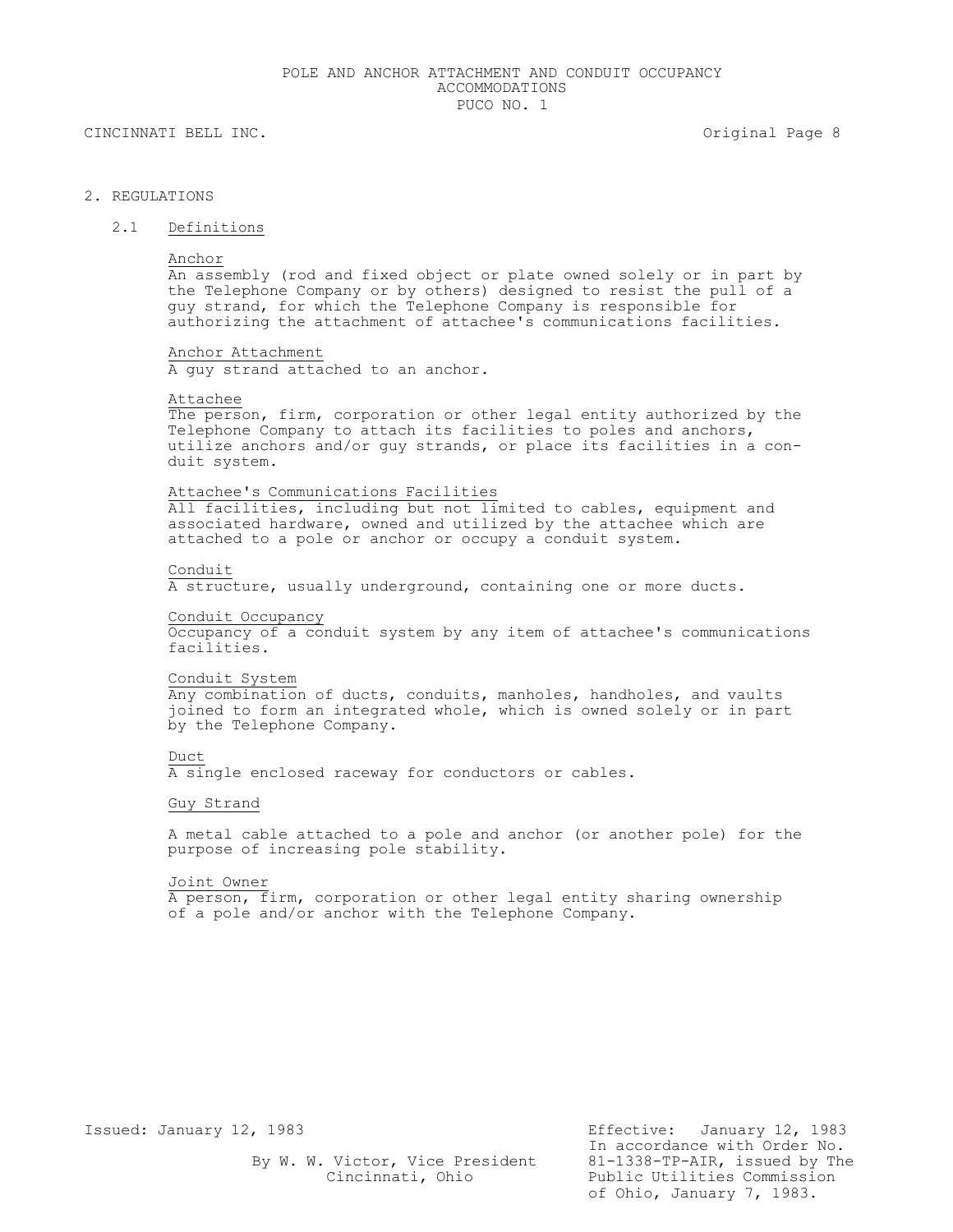### 2. REGULATIONS (Cont'd)

2.1 Definitions (Cont'd)

#### Joint User

A joint owner or party which may attach to a pole or anchor or occupy a conduit either solely or partially owned by the Telephone Company in return for granting the Telephone Company equivalent rights of attachment or occupancy to poles, anchors, and/or conduit which it owns, either solely or partially.

#### Manhole

A subsurface enclosure which personnel may enter and which is used for the purpose of installing, operating and maintaining communications facilities.

#### Make-ready Work

All work, including but not limited to rearrangement and/or transfer of existing facilities, replacement of a pole or other changes required to accommodate the attachee's communications facilities on a pole or in a conduit system.

## Pole

 $\overline{A}$  pole owned solely or in part by the Telephone Company and/or by others for which the Telephone Company is responsible for authorizing the attachment of attachee's communications facilities.

## Pole Attachment

Any item of attachee's communications facilities affixed to a pole.

#### Prelicense Survey

All work operations required, including field inspection and administrative processing, to determine the make-ready work necessary to accommodate attachee's communications facilities on a pole or in a duct.

### 2.2 Undertaking of the Telephone Company

#### 2.2.1 Scope

Subject to the provisions of this tariff, the Telephone Company will authorize the attachment of an attachee's communications facilities to a pole or the placement of an attachee's communications facilities in a conduit system for any lawful communications purpose.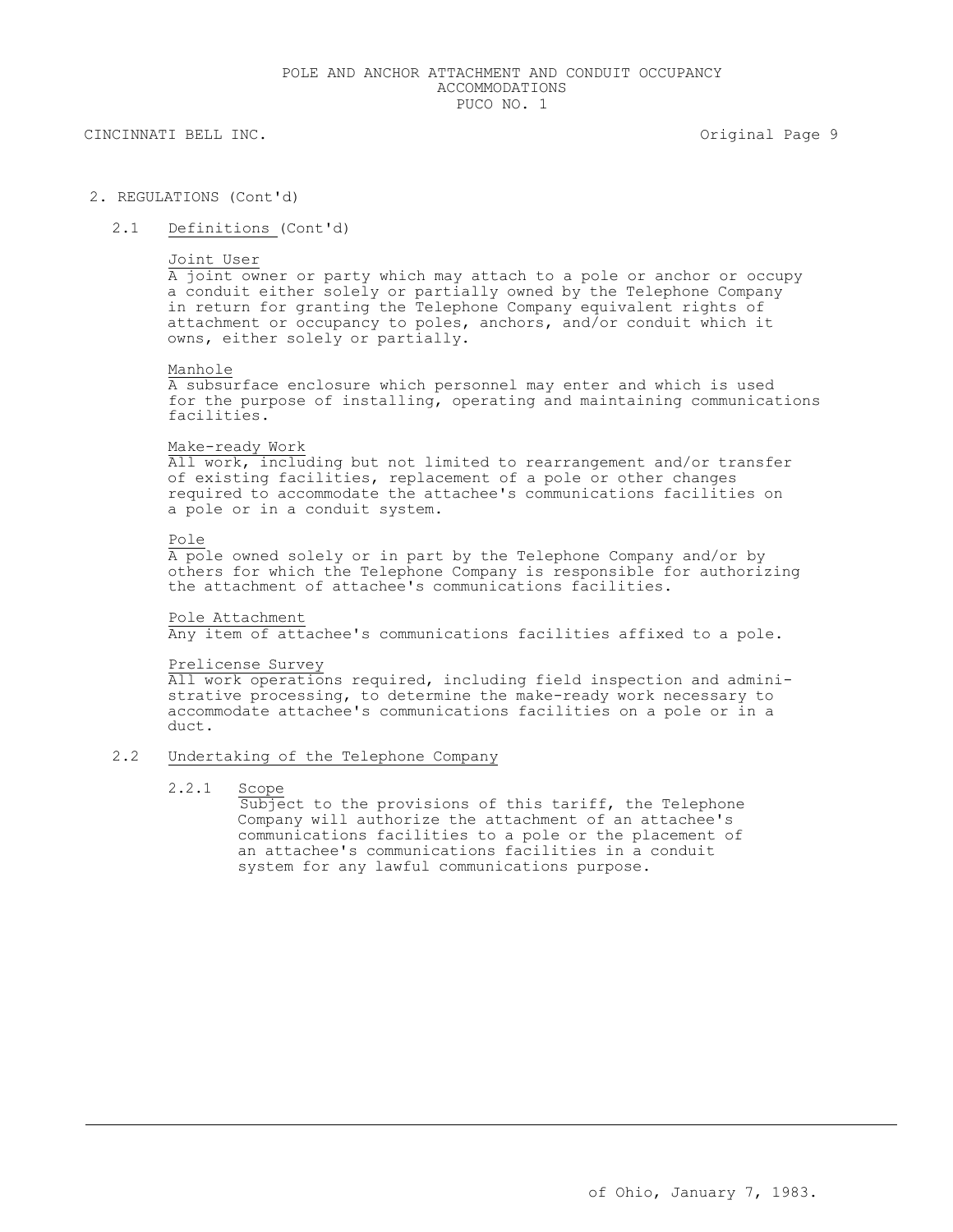- 2. REGULATIONS (Cont'd)
	- 2.2 Undertaking of the Telephone Company (Cont'd)
		- 2.2.2 Limitations
			- (A) No use, however extended, of a pole or conduit system or payment of any charges required under this tariff shall create or vest in the attachee any easements or any ownership or property rights of any nature in such pole or conduit system.
			- (B) Nothing contained in this tariff shall be construed to compel the Telephone Company to construct, reconstruct, retain, extend, repair, place, replace or maintain a pole, anchor, guy strand, conduit or other facilities for use by an attachee that is not needed for the Telephone Company's own service requirements.
			- (C) Nothing contained in this tariff shall be construed as a limitation, restriction, or prohibition against the Telephone Company with respect to any agreement and arrangement which the Telephone Company has heretofore entered into, or may in the future enter into, with others not covered by this tariff regarding the poles, anchors, guy strands and conduit systems covered by this tariff. The rights of the attachee shall at all times be subject to any such existing and future agreement or arrangement.

### 2.2.3 Liability

(A) The Telephone Company reserves to itself the right to locate and maintain its poles, anchors, guy strands and conduit systems and operate its facilities in conjunction therewith in such a manner as will best enable it to fulfill its own service requirements.

The Telephone Company shall not be liable to the attachee for any interruption of attachee's service; for interference with the operation of the attachee's facilities; for any special, indirect, or consequential damages arising in any manner, including negligence of the Telephone Company, out of use by the attachee's communications facilities of a pole or conduit system or the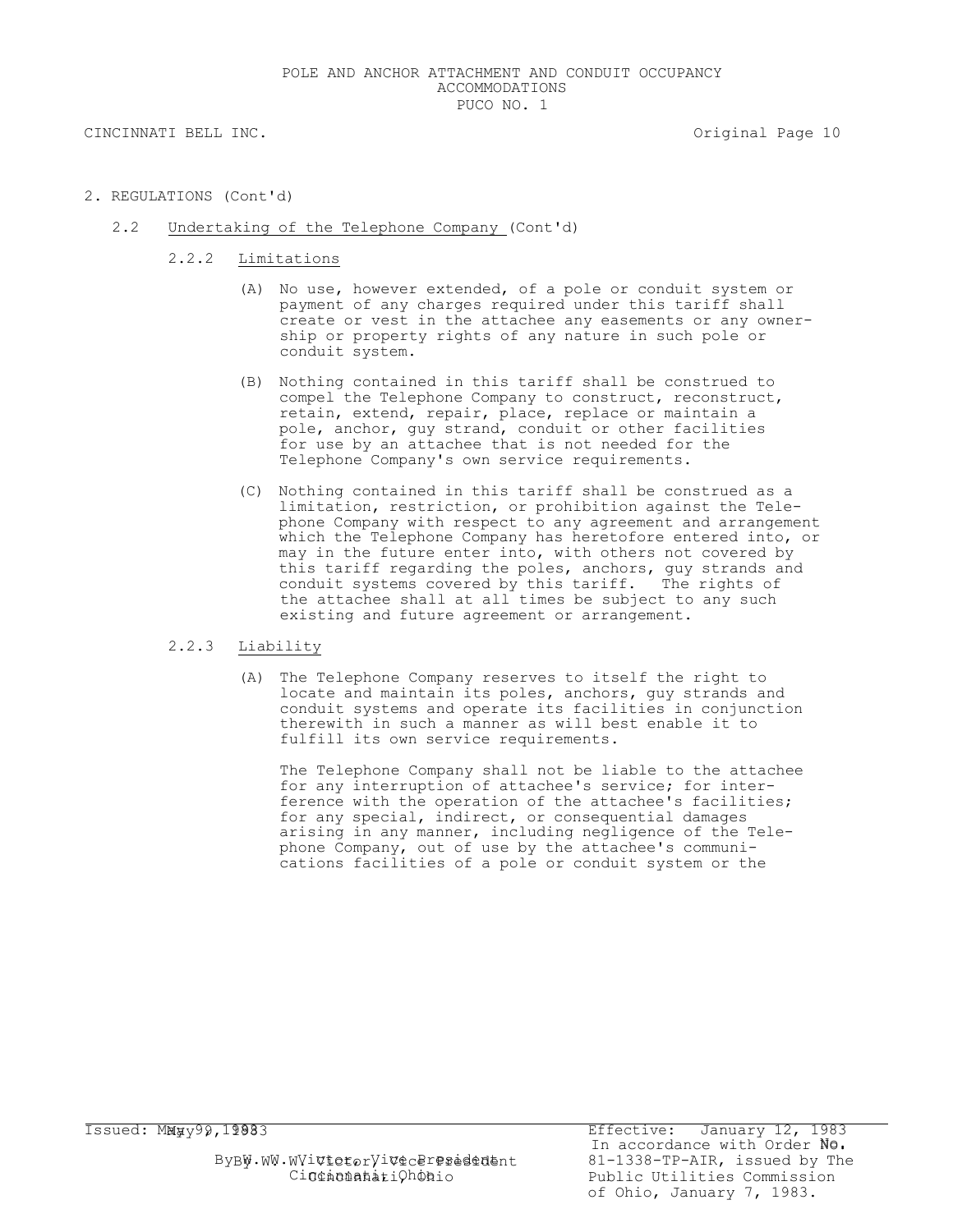### POLE AND ANCHOR ATTACHMENT AND CONDUIT OCCUPANCY ACCOMMODATIONS PUCO NO. 1

CINCINNATI BELL TNCEPHONE COMPANY 1stORegised Page 11

Cancels Original Page 11

- 2. REGULATIONS (Cont'd)
	- 2.2 Undertaking of the Telephone Company (Cont'd)
		- 2.2.3 Liability (Cont'd)

Telephone Company's actions or omissions in regard thereto, and attachee shall indemnify and save harmless the Telephone Company from and against any and all claims, demands, causes of action, costs and attorney's fees of whatever kind resulting therefrom. For additional (N) liability information reference General Exchange Tariff,  $|$ Section 2, paragraph B.1. (N)

(B) The Telephone Company shall exercise precaution to avoid damaging the facilities of the attachee; make an immediate report to the attachee of the occurrence of any such damage caused by its employees, agents or contractors; and agrees to reimburse the attachee for all reasonable costs incurred by the attachee for the physical repair of such damaged facilities.

## 2.2.4 Termination of Authorizations

- (A) Authorizations for pole and conduit system occupancy granted under provisions of this tariff may be terminated by the Telephone Company if:
	- (1) the attachee's insurnace carrier shall at any time notify the Telephone Company that the policies of insurance, as required by 2.3.5 following, will be cancelled or changed so that those requirements will no longer be satisfied; or
	- (2) any authorization which may be required by any governmental or private authority for the construction, operation and maintenance of the attachee's communications facilities is denied or revoked; or
	- (3) the attachee's communications facilities are used or maintained in violation of any law or in aid of any unlawful act or undertaking; or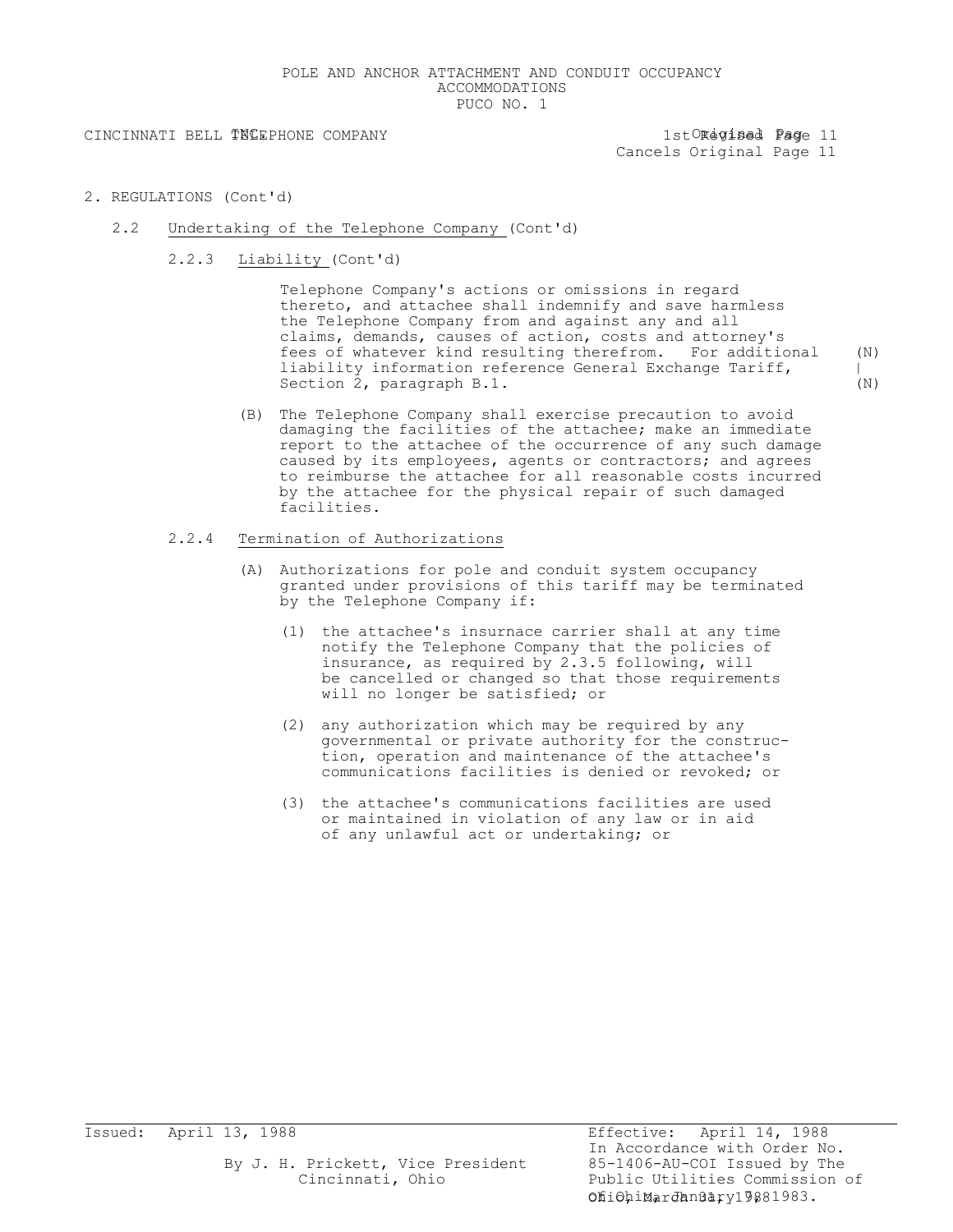CINCINNATI BELL INC. The contract of the contract of the contract of the contract of the contract of the contract of the contract of the contract of the contract of the contract of the contract of the contract of the contr

- 2. REGULATIONS (Cont'd)
	- 2.2.4 Termination of Authorizations (Cont'd)
		- (4) the attachee ceases to have authority to construct and operate its facilities on public or private property at the location of a particular pole, anchor, or conduit covered by an authorization; or
		- (5) the attachee fails to comply with any of the provisions of this tariff or defaults in any of its obligations hereunder; or
		- (6) the attachee ceases to provide its communications services in the area covered by this tariff.
		- (B) The Telephone Company will promptly notify the attachee in writing of any condition(s) applicable in (A) preceding. The attachee shall take immediate corrective action to eliminate any such condition(s) and shall confirm in writing to the Telephone Company within  $(60)$ days following receipt of such written notice that the cited condition(s) has ceased or been corrected. If attachee fails to discontinue or correct such condition(s) and fails to give the required written confirmation to the Telephone Company within the time period required, the Telephone Company may immediately terminate the attachment and/or occupancy authorization(s) affected by the condition(s). Ok, Done
	- 2.2.5 Notices

All written notices required under this tariff shall be given by posting the same in first class mail.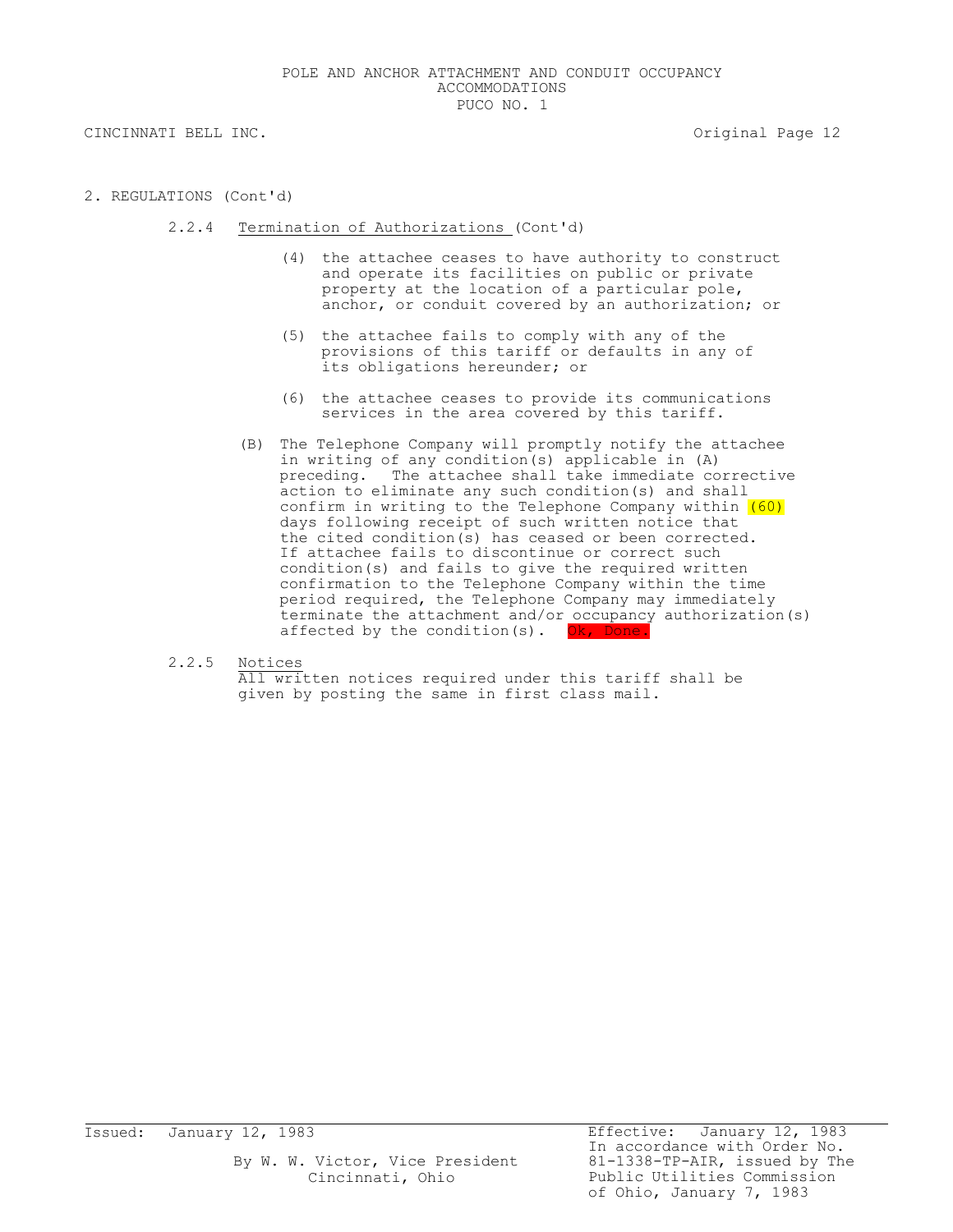CINCINNATI BELL INC. THE CONSTRUCTION OF STRAIN SECTION OF STRAIN SECTION AND SECTION OF STRAINING SECTION OF STRAINING SECTION AND SECTION OF STRAINING SECTION OF STRAINING SECTION AND SECTION OF STRAINING SECTION AND SEC

- 2. REGULATIONS (Cont'd)
	- 2.3 Obligation of Attachee
		- 2.3.1 Legal Requirements
			- (A) Attachee shall be responsible for obtaining from the appropriate public and/or private authority any required authorization to construct, operate and maintain its facilities on such public or private property before it attaches its communications facilities to poles, or occupies conduit located on the same public and/or private property.
			- (B) The attachee and Telephone Company shall at all times observe and comply with, and the provisions of this tariff are subject to, all laws, ordinances, and regulations which in any manner affect the rights and obligations of the attachee and the Telephone Company under this tariff.
			- (C) No authorization granted under this tariff shall extend to any pole or portion of a conduit system where the attachment or placement of attachee's communications facilities would result in a forfeiture of the rights of the Telephone Company or joint users to occupy the property on which such poles or conduit system are located. If the existence of attachee's communications facilities on a pole or in a conduit system would cause a forfeiture of the right of the Telephone Company or joint user, or both to occupy such property, attachee agrees to remove its communications facilities forthwith upon receipt of written notification from the Telephone Company. If the attachee has not completed such removal within (60) days of receipt of such written notification the Telephone Company may perform and/or have performed such removal without liability on the part of the Telephone Company and attachee agrees to pay the Telephone Company or joint user or both, the cost thereof and for all losses and damages that may result.

By W. W. Victor, Vice President<br>Cincinnati, Ohio

Issued: May 9, 1983 Effective: May 9, 1983 In accordance with Order No.<br>81-1338-TP-AIR, issued by The Public Utilities Commission of Ohio, January 7, 1983.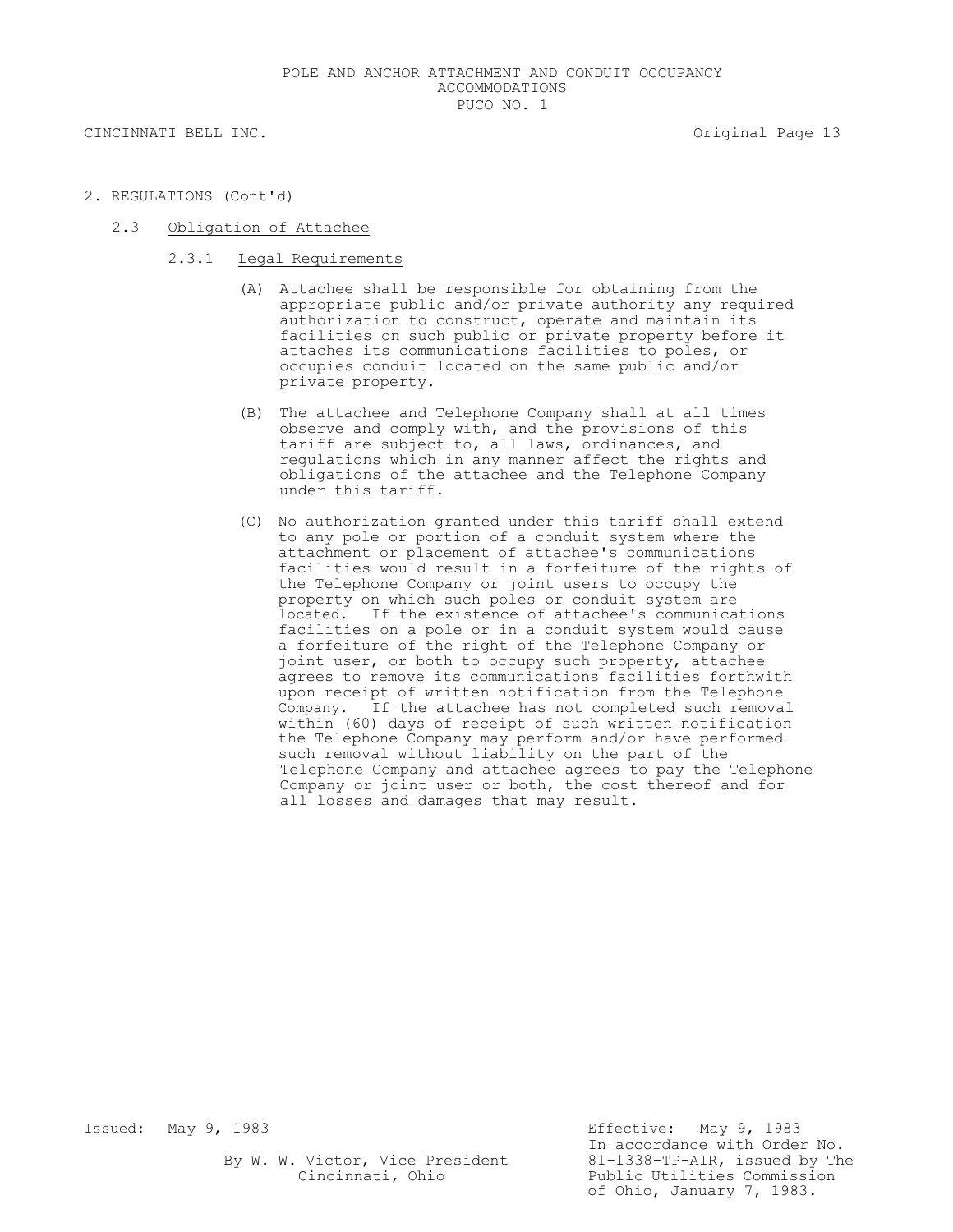- 2. REGULATIONS (Cont'd)
	- 2.3 Obligation of Attachee (Cont'd)
		- 2.3.2 Assignment of Rights

Attachee shall not assign or transfer any authorization granted hereunder and such authorizations shall not insure to the benefit of attachee's successors or assigns without the prior written consent of the Telephone Company. The Telephone Company shall not unreasonably withhold such consent. In the event such consent is granted by the Telephone Company, the provisions of this tariff shall apply to and bind the successors and assigns of the attachee.

## 2.3.3 Construction, Maintenance and Removal of Attachee's Facilities

- (A) Attachee shall, at its own expense, construct and maintain its facilities on poles, anchors and in conduit systems in a safe condition and in a manner acceptable to the Telephone Company so as not to physically conflict or electrically interfere with the facilities attached thereon or placed therein by the Telephone Company, joint users or other authorized attachees.
	- (1) The attachee's facilities shall be placed and maintained in accordance with the requirements and specifications of the current editions of the National Electrical Code (NEC), the National Electrical Safety Code (NESC), the Occupational Safety and Health Act (OSHA), the Bell System Manual of Construction Procedures (Blue Book), all of which are incorporated by reference in this tariff, and any governing authority having jurisdiction over the subject matter. Where a difference in specifications may exist, the more stringent shall apply.
	- (2) If any part of attachee's facilities is not so placed and maintained in accordance with (1) preceding, and attachee has not corrected the violation within (60) days from receipt of written notice thereof from the Telephone Company, the Telephone Company may at its option correct said conditions. However, when in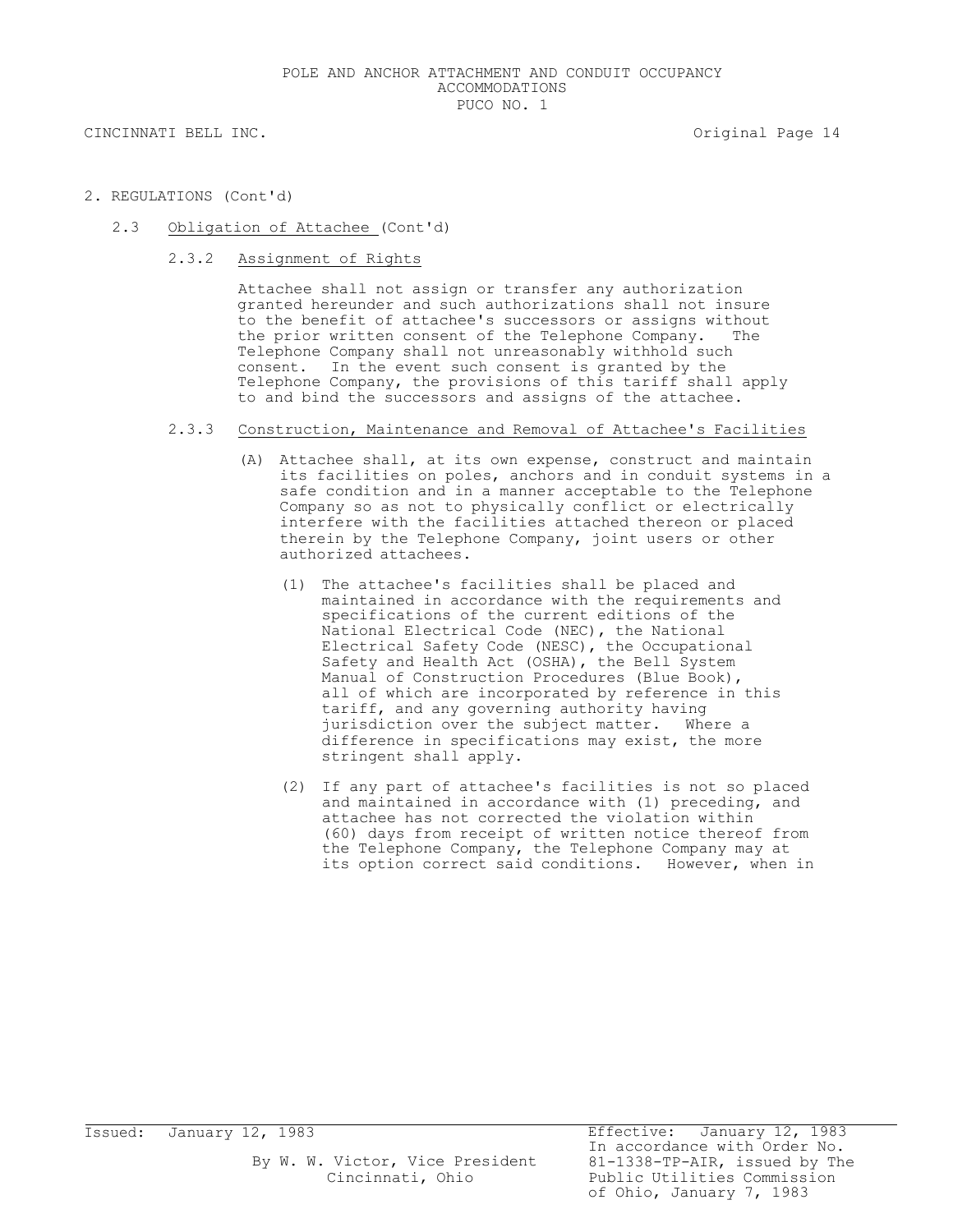CINCINNATI BELL INC. THE CONSTRUCTION OF STRAIN SERVICE OF STRAIN SERVICE OF STRAINING SERVICE OF STRAINING SERVICE OF STRAINING SERVICE OF STRAINING SERVICE OF STRAINING SERVICE OF STRAINING SERVICE OF STRAINING SERVICE O

- 2. REGULATIONS (Cont'd)
	- 2.3 Obligation of Attachee (Cont'd)
		- 2.3.3 Construction, Maintenance and Removal of Attachee's Facilities (Cont'd)

the sole judgment of the Telephone Company such conditions pose an immediate threat to the safety of the Telephone Company's employees or the public; interfere with the performance of the Telephone Company's service obligations; or pose an immediate threat to the physical integrity of Telephone Company's facilities, the Telephone Company may perform such work and/or take such action that it deems necessary without first giving written prior notice to the attachee and without subjecting itself to any liability. As soon as practicable thereafter, the Telephone Company will advise the attachee in writing of the work performed or the action taken and endeavor to arrange for reaccommodation of attachee's facilities so affected. The attachee shall be responsible for paying the Telephone Company or all costs incurred by the Telephone Company for such work, action and reaccommodation.

- (B) The Telephone Company shall specify the point of attachment on each pole to be occupied by attachee's communications facilities. Where communications facilities of more than one attachee are involved, the Telephone Company will attempt, to the extent practical, to designate the same relative position on each pole for each attachee's communications facilities.
- (C) Attachee shall notify the Telephone Company in writing at least (15) days before adding to, overlashing, relocating, replacing or otherwise modifying its permitted facilities attached to a pole.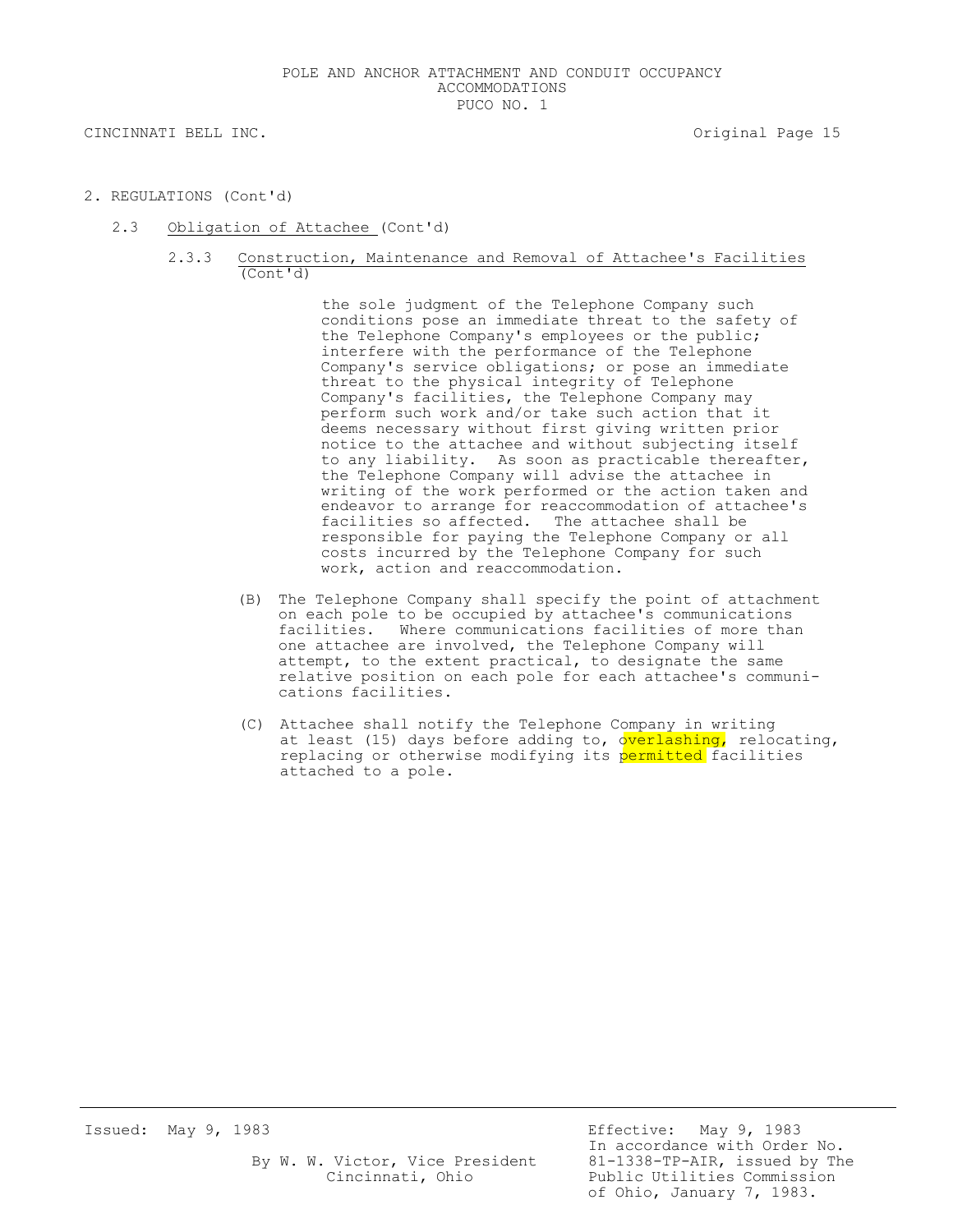CINCINNATI BELL INC. THE CONSTRUCTION OF STRAIN SERVICE OF STRAIN SERVICE OF STRAINING SERVICE OF STRAINING SERVICE OF STRAINING SERVICE OF STRAINING SERVICE OF STRAINING SERVICE OF STRAINING SERVICE OF STRAINING SERVICE O

- 2. REGULATIONS (Cont'd)
	- 2.3 Obligation of Attachee (Cont'd)
		- 2.3.3 Construction, Maintenance and Removal of Attachee's Facilities (Cont'd)
			- (D) Attachee's communications facilities shall be placed in, maintained, removed from, relocated or replaced in a conduit system only after specific written authorization for the work to be performed and approval of the party to perform such work has been obtained in advance from the Telephone Company. The Telephone Company shall not withhold such authorization without good cause. The Telephone Company retains the right to specify what, if any, work shall be performed by the Telephone Company at attachee's expense.
			- (E) The Telephone Company reserves the right to limit the type, number and size of attachee's facilities which may be placed in a conduit system. In each instance where attachee's facilities are to be placed in a conduit system, the Telephone Company shall designate the particular duct the facilities will occupy, the location where and manner in which attachee's communications facilities will enter and exit the conduit system, the racking of cables in a manhole and the specific location for any associated equipment which is permitted by the Telephone Company to occupy a conduit system.
			- (F) The Telephone Company's manholes shall be opened only as permitted by Telephone Company authorized employees or agents. Attachee shall be responsible for obtaining any necessary authorization from appropriate authorities to open manholes and conduct work operations therein. Attachee's employees, agents or contractors will be permitted to enter or work in Telephone Company's manholes only when an authorized employee or agent of the Telephone Company is present, or prior written authorization waiving this requirement is granted by the Telephone Company. Such Telephone Company employee or agent shall have the authority to suspend attachee's work operations in and around the Telephone Company's manholes if, in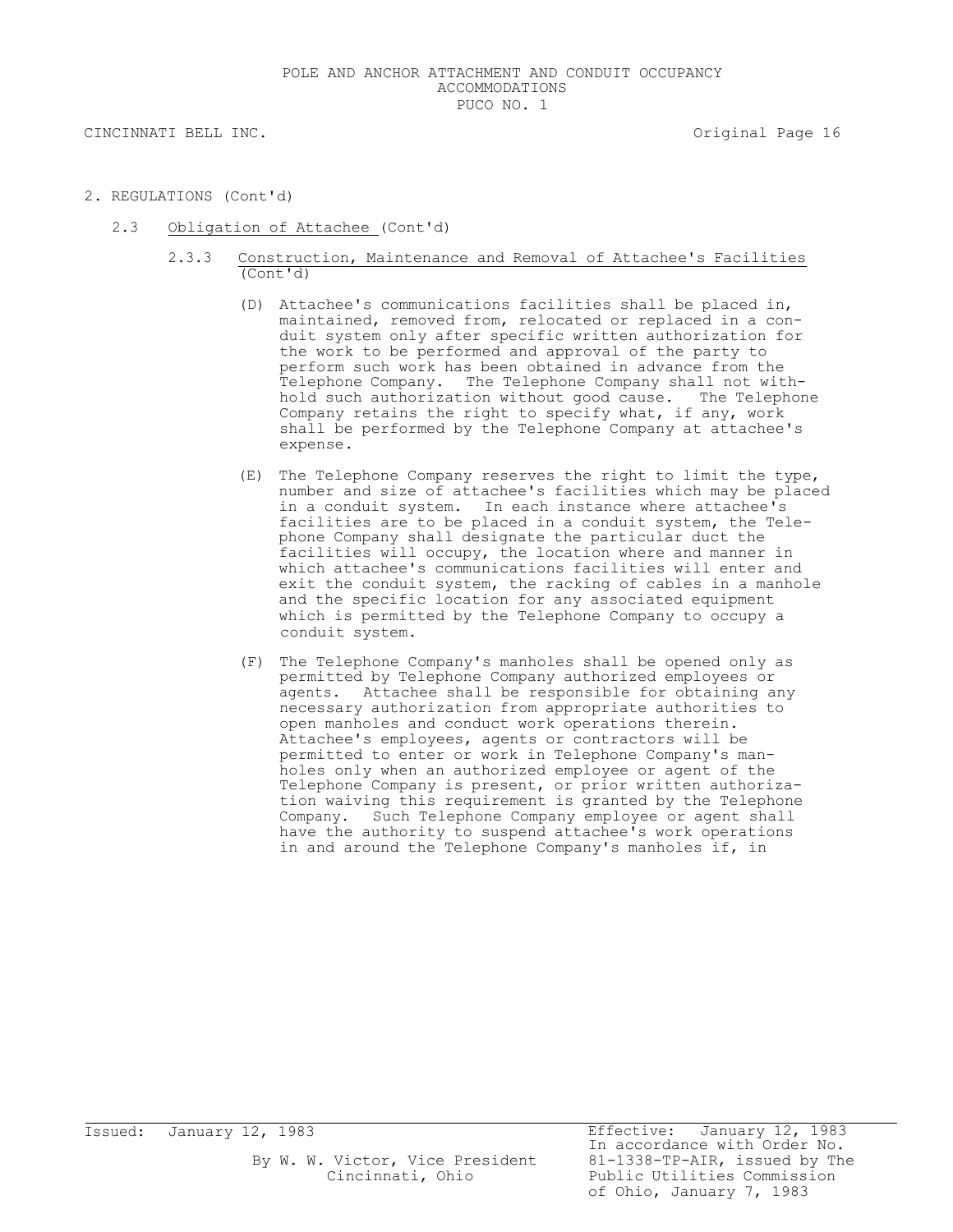CINCINNATI BELL INC. THE CONSTRUCTION OF STRAIN SERVICE OF STRAIN SERVICE OF STRAINING SERVICE OF STRAINING SERVICE OF STRAINING SERVICE OF STRAINING SERVICE OF STRAINING SERVICE OF STRAINING SERVICE OF STRAINING SERVICE O

- 2. REGULATIONS (Cont'd)
	- 2.3 Obligation of Attachee (Cont'd)
		- 2.3.3 Construction, Maintenance and Removal of Attachee's Facilities (Cont'd)

the sole discretion of said employee or agent, any hazardous condition arises or any unsafe practice is being followed by attachee's employees, agents or contractors. Attachee agrees to pay the Telephone Company the charges, as determined in accordance with 3.2.1. following for having the Telephone Company's authorized employee or agent present when attachee's work is being done in and around the Telephone Company's manholes. The presence of the Telephone Company's authorized employee or agent shall not relieve attachee of its responsibility to conduct all of its work operations in and around the Telephone Company's manholes in a safe and workmanlike manner.

- (G) Attachee, at its expense will remove its facilities from a pole or portion of a conduit system within (60) days after:
	- (1) termination of the specific authorization covering such attachment or occupancy; or
	- (2) the date attachee replaces its existing facilities on a pole with the placement of substitute facilities on the same or another pole, or replaces its existing facilities in one duct with the placement of substitute facilities in another duct.

However, attachee shall be liable for and pay all charges pursuant to provisions of this tariff to the Telephone Company until all of attachee's facilities are physically removed from such poles and conduit systems.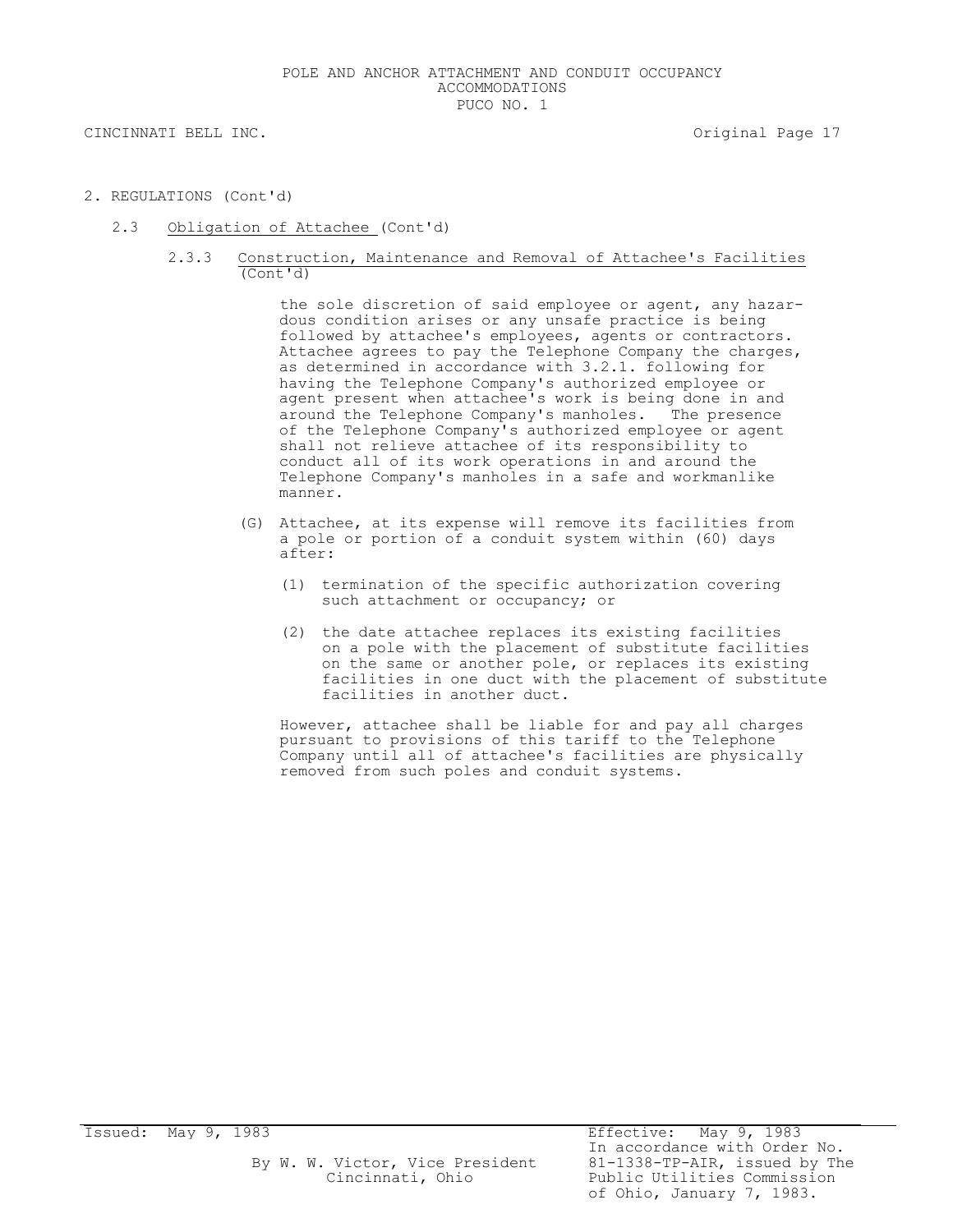CINCINNATI BELL INC. **CINCINNATI BELL INC. CINCINNATI BELL INC.** 

- 2. REGULATIONS (Cont'd)
	- 2.3 Obligation of Attachee (Cont'd)
		- 2.3.3 Construction, Maintenance and Removal of Attachee's Facilities (Cont'd)

If attachee fails to remove its facilities within the specified period, the Telephone Company shall have the right to remove such facilities at attachee's expense and without liability on the part of the Telephone Company for damage to such facilities or interruption of attachee's services.

- (H) Should the Telephone Company remove any of attachee's facilities, the Telephone Company will deliver to attachee the facilities so removed upon payment by attachee of the cost of removal, storage and delivery, and all other amounts due the Telephone Company hereunder. Attachee, upon request of the Telephone Company, shall grant the Telephone Company a security interest in all of attachee's communications facilities now or hereafter attached to poles or placed in conduit systems pursuant to this tariff, and attachee agrees to perform all acts necessary to perfect the Telephone Company's security interest under the terms of the Uniform Commercial Code, or applicable lien or security laws then in effect. If the terms of attachee's loan agreements and debentures preclude the grant of liens or security interests to the Telephone Company, attachee shall grant to the Telephone Company upon request, other permissible assurance of security for performance satisfactory to the Telephone Company to cover any such aforementioned amounts due the Telephone Company. Such liens or security interests shall not operate to prevent the Telephone Company from pursuing, at its option, any other remedies under this tariff or in law or equity, including public or private sale of facilities under security interest or lien.
- (I) When attachee's communication facilities are removed from a pole or conduit system, no reattachment to the same pole or replacement in the same portion of a conduit system shall be made until: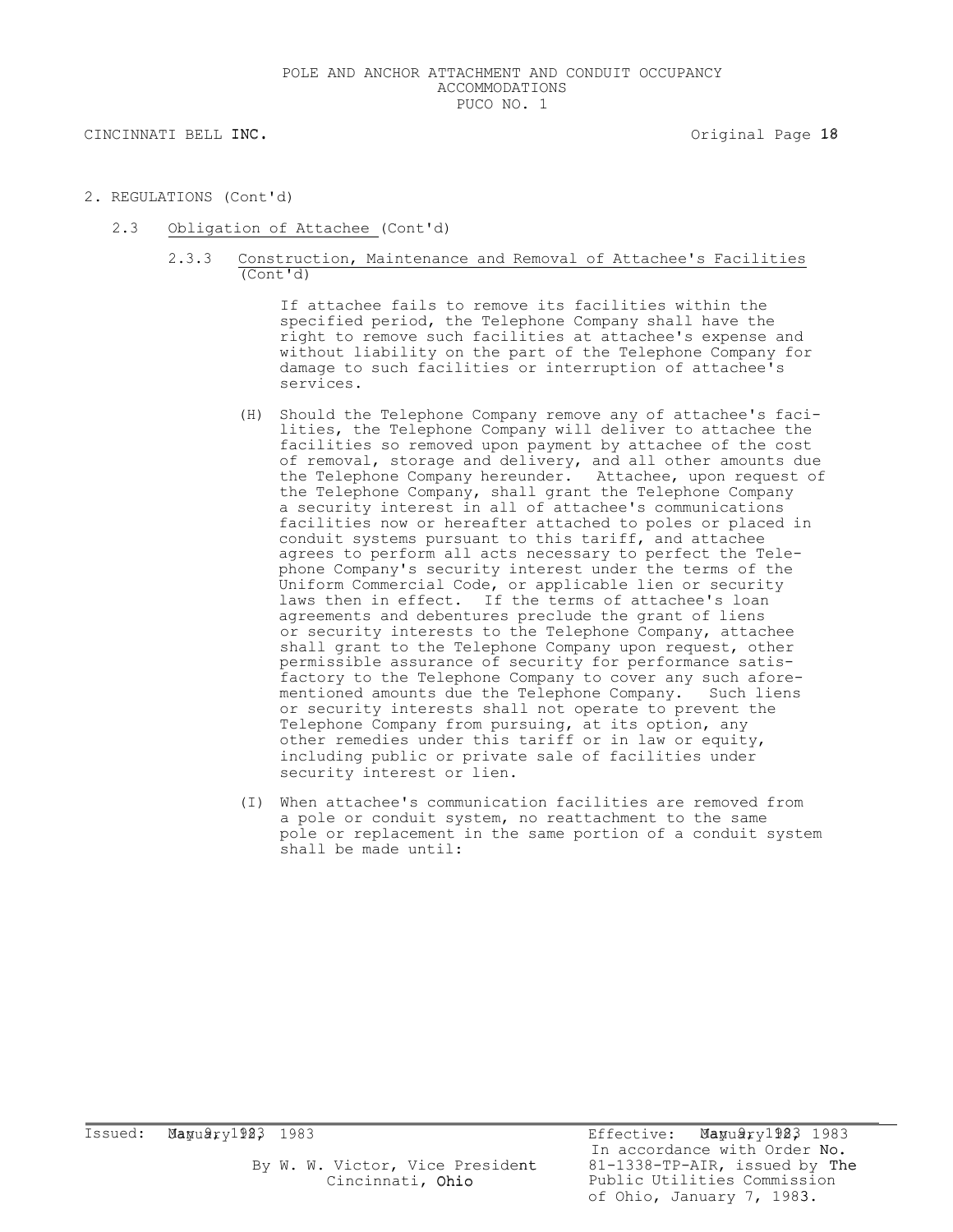- 2. REGULATIONS (Cont'd)
	- 2.3 Obligation of Attachee (Cont'd)
		- (1) the attachee has first complied with all of the provisions of this tariff as though no such pole or conduit occupancy had previously been made and
		- (2) all outstanding charges due to the Telephone Company for such previous attachment and/or occupancy have been paid in full.
		- (J) Attachee shall advise the Telephone Company in writing as to the date on which the removal of its communications facilities from each pole or portion of a conduit system has been completed.
		- 2.3.4 Claims and Damages
			- (A) The attachee shall exercise precaution to avoid damaging the facilities of the Telephone Company and others attached to poles and anchors, or occupying a conduit system and the attachee assumes all responsibility for any and all direct and indirect loss from such damage caused by attachee's employees, agents or contractors.
			- (B) Attachee shall make an immediate report to the owner of the facilities that are so damaged and reimburse such party for the costs incurred in making the required repairs.
			- (C) Attachee shall promptly advise the Telephone Company of all claims relating to damage of property or injury to or death of persons, arising or alleged to have arisen in any manner, directly or indirectly, by the erection, maintenance, repair, replacement, presence, use or removal of the attachee's facilities. Copies of all accident reports and statements made to attachee's insurer by the attachee or others, shall be furnished promptly to the Telephone Company.
			- (D) The attachee shall indemnify, protect and save harmless the Telephone Company from and against any and all claims, demands, causes of action and costs, including attorney's fees, for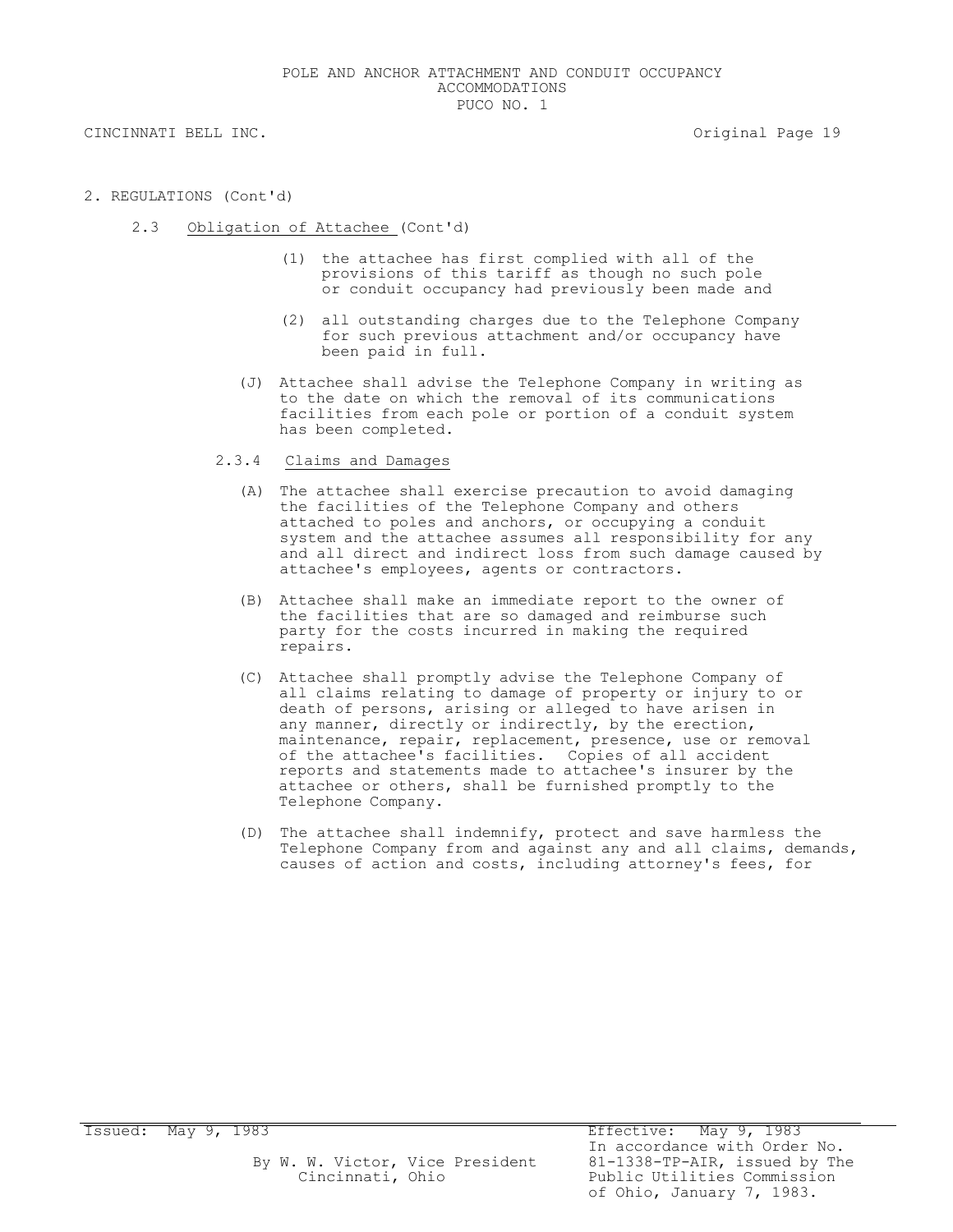## CINCINNATI BELL INC. THE REVISED OF STRAIN SERVISED AND REVISED AND REVISED AND REVISED AND REVISED AND REVISED AND REVISED AND REVISED AND REVISED AND REVISED AND REVISED AND REVISED AND REVISED AND REVISED AND REVISED AN Cancels Original Page 20

- 2. REGULATIONS (Cont'd)
	- 2.3 Obligation of Attachee (Cont'd)

damages to property and injury or death to persons, including but not limited to payments under any Worker's Compensation Law or under any plan for employee's disability and death benefits, which may arise out of or be caused by the erection, maintenance, presence, use or removal of attachee's facilities or by their proximity to the facilities of all parties attached to a pole or anchor or placed in a conduit system, or by any act or omission of the attachee's employees, agents or contractors on or in the vicinity of the Telephone Company's poles, anchors, guys, or conduit systems.

- (E) The attachee shall indemnify, protect and save harmless the Telephone Company and joint user from any and all claims, demands, causes of action and costs, including attorneys' fees, which arise directly or indirectly from the construction and operation of attachee's facilities, including but not limited to taxes, special charges by others, claims and demands for damages or loss from infringement of copyright, for libel and slander, for unauthorized use of television or radio broadcast programs and other program material, and from and against all claims, demands and costs, including attorneys' fees, for infringement of patents with respect to the manufacture, use and operation of attachee's facilities in combination with poles, anchors, guys, conduit systems or otherwise.
- (F) Attachee shall indemnify, protect and save harmless the Telephone Company and joint user from any and all damages and costs imposed on the Telephone Company and joint users as a result of acts by the attachee, its employees, agents or contractors, including but not limited to the cost of relocating utility poles, anchors, guys, or conduit system resulting from a loss of right-of-way or property owner consents and/or the cost of defending these rights and/or consents.
- (G) For additional liability information reference General (N) Exchange Tariff, Section 2, paragraph B.1. (N)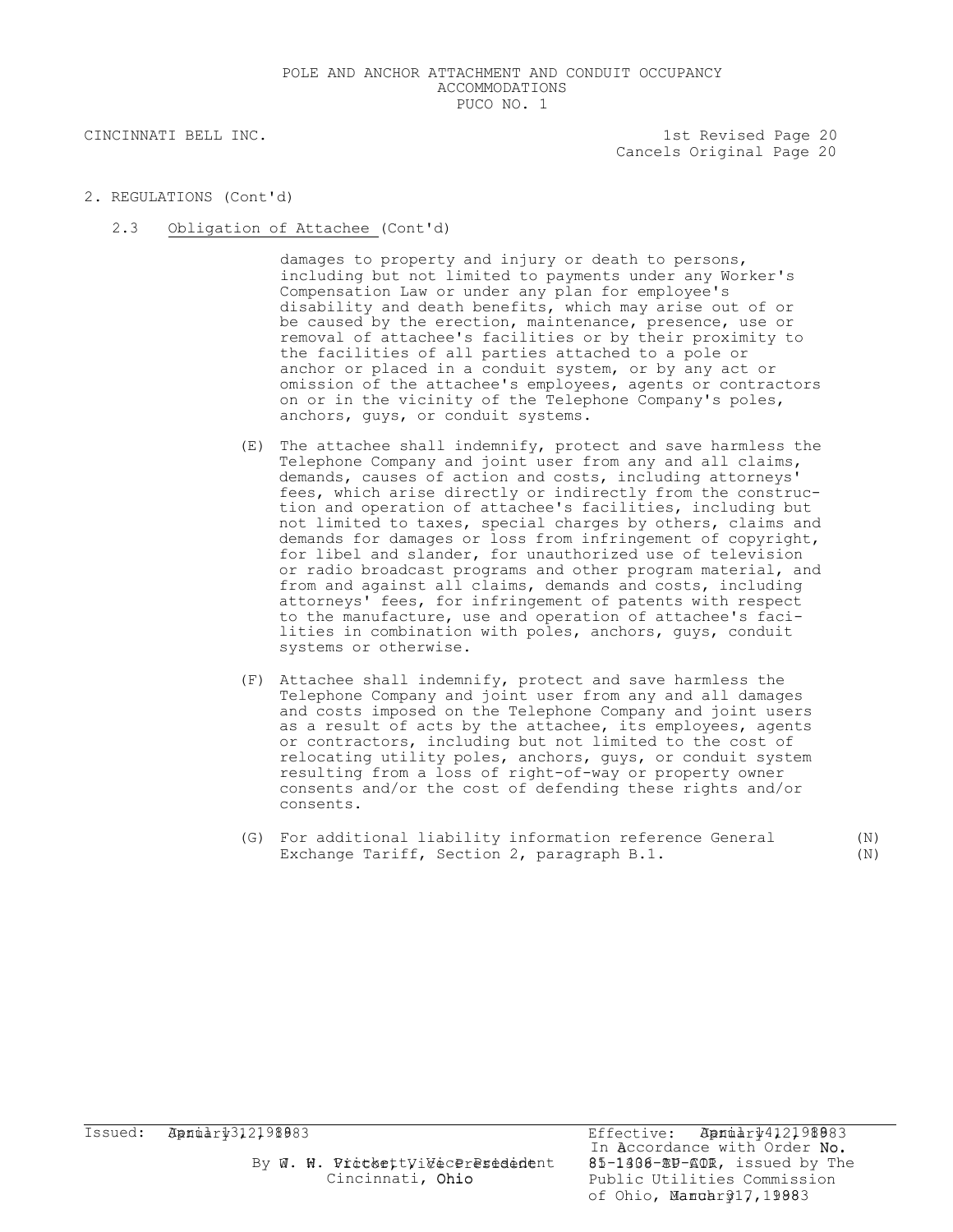- 2. REGULATIONS (Cont'd)
	- 2.3 Obligation of Attachee (Cont'd)
		- 2.3.5 Insurance
			- (A) The attachee shall obtain and maintain insurance including endorsements insuring the indemnification provisions of this tariff and contractual liability coverage issued by an insurance carrier satisfactory to the Telephone Company to protect the Telephone Company and joint user from and against any and all claims, demands, causes of action, judgments, costs, including attorney's fees, expenses and liabilities of every kind and nature which may arise or result, directly or indirectly from or by reason of such loss, injury or damage as covered in 2.3.4 preceding. The amounts of such insurance against:
				- (1) liability due to damage to property shall be not less than (\$300,000) as to any one occurrence, and (\$500,000) aggregate, and
				- (2) liability due to injury or death of persons shall be not less than (\$500,000) as to any one person and (\$1,000,000) as to any one occurrence.
			- (B) All insurance required in accordance with (A) preceding must be effective before the Telephone Company will authorize attachment to a pole or occupancy of a conduit system and shall remain in force until all of attachee's facilities have been removed from all such poles or conduit system. In the event that attachee shall fail to maintain the required insurance coverage, the Telephone Company may pay any premiums thereon falling due and the attachee shall forthwith reimburse the Telephone Company for any such premium payments made.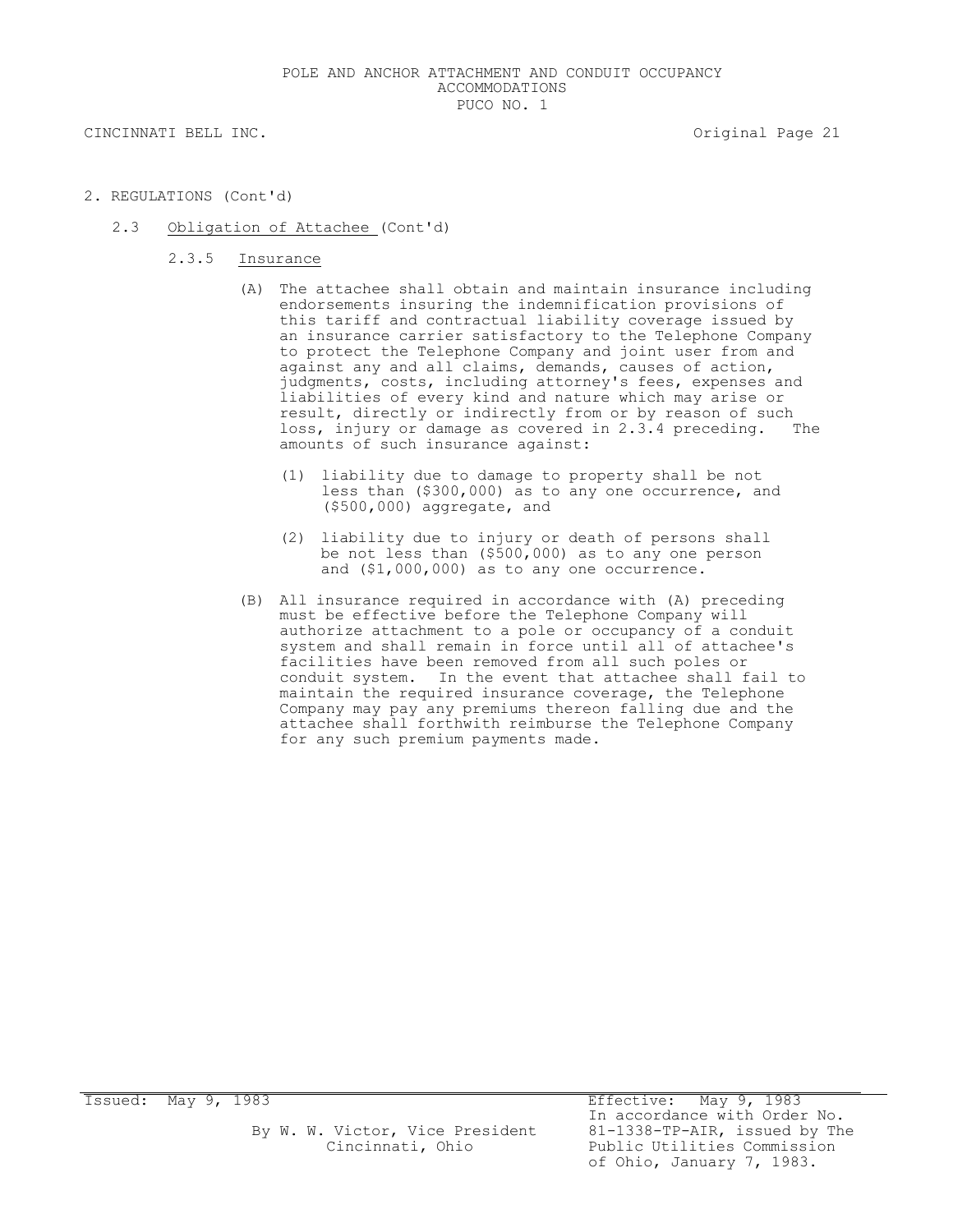- 2. REGULATIONS (Cont'd)
	- 2.3 Obligation of Attachee (Cont'd)
		- 2.3.5 Insurance (Cont'd)
			- (C) The attachee shall submit to the Telephone Company certificates by each company insuring the attachee to the effect that it has insured the attachee for all liabilities of the attachee covered by this tariff and that it will not cancel or change any policy of insurance issued to the attachee except after (60) days' written notice to the Telephone Company.

#### 2.4 Payment Arrangements

- 2.4.1 Payment of Charges and Advance Payments
	- (A) The attachee is responsible for all charges applicable in connection with the attachment of its facilities to a pole or occupancy of a conduit system as specified in 3. following:
	- (B) The Telephone Company may require a bond in a form satisfactory to the Telephone Company, or other satisfactory evidence of financial security in such amount as the Telephone Company from time to time may require, to guarantee the performance of all of attachee's obligations hereunder. The amount of the bond or financial security shall not operate as a limitation upon the obligations of the attachee hereunder.
	- (C) If the attachee furnishes a deposit of money pursuant to requirements specified in (B) preceding such deposit may be held during the continuance of authorizations granted under this tariff at the option of the Telephone Company as security for any and all charges which are or may become due to the Telephone Company under this tariff. Interest at the rate of 6% per annum shall be credited or paid to the attachee annually during the continuance of the deposit.
	- (D) Attachee shall make an advance payment to the Telephone Company prior to: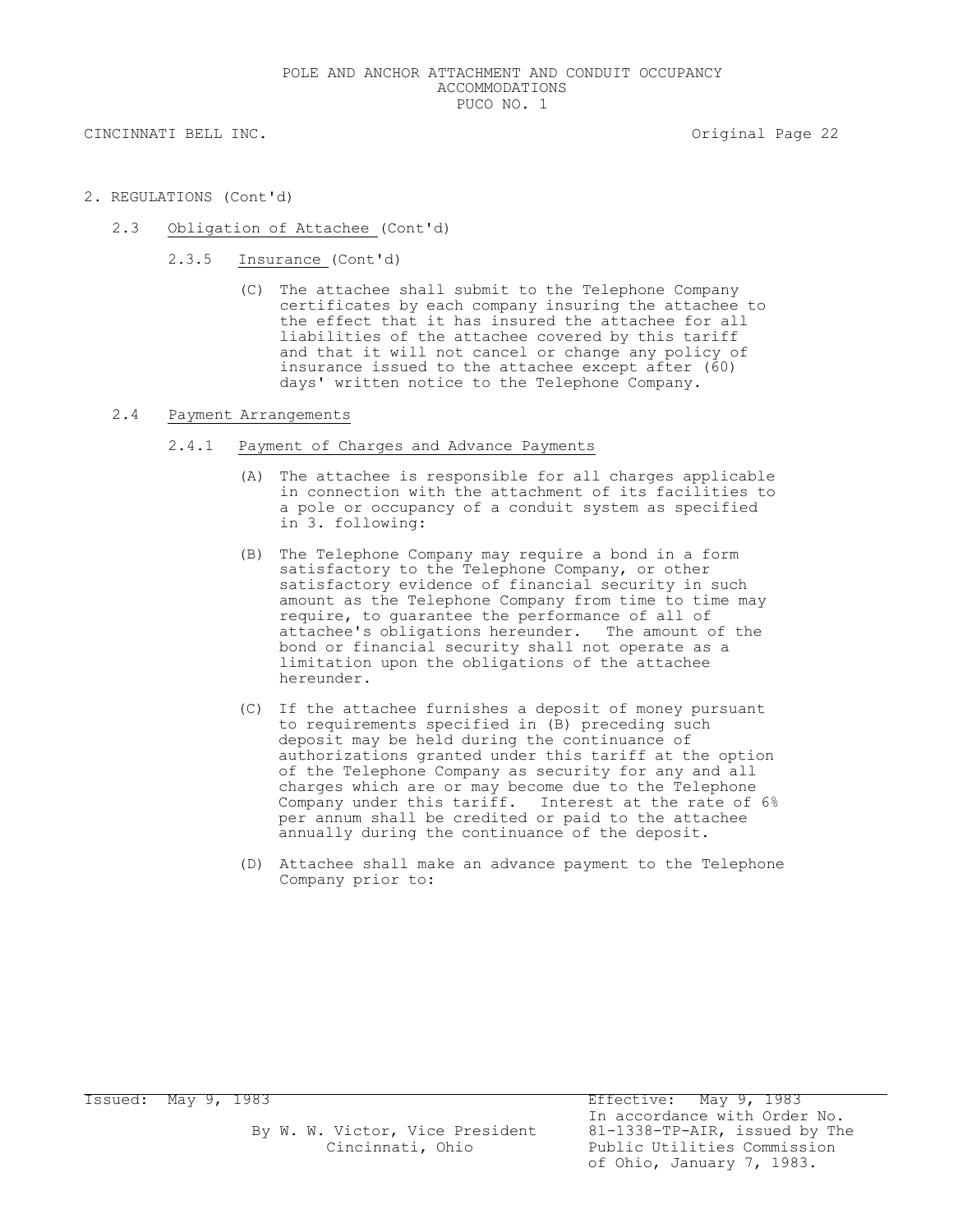- 2. REGULATIONS (Cont'd)
	- 2.4 Payment Arrangements (Cont'd)
		- 2.4.1 Payment of Charges and Advance Payments (Cont'd)
			- (1) any undertaking by the Telephone Company of a prelicense survey or the administrative processing portion of such a survey as required by 2.6.1 following in an amount specified by the Telephone Company sufficient to cover the estimated charges for completing the specific work operation required.
			- (2) any performance by the Telephone Company of any make-ready work required as specified in 2.6.1 following in an amount specified by the Telephone Company sufficient to cover the estimated charges for completing any required make-ready work.
			- (E) The amount of the advance payment required in (D) preceding will be credited against the cost to the Telephone Company for performing such work or having such work performed by others.
				- (1) Where the advance payment made by the attachee is less than the charge by the Telephone Company, attachee agrees to pay the Telephone Company all sums due in excess of the amount of the advance payment.
				- (2) Where the advance payment made by attachee exceeds the charge by the Telephone Company, the Telephone Company shall refund the difference to the attachee.
			- (F) The attachee shall pay all applicable charges due within 30 days of receipt of the bill.

### 2.5 Attachment and Occupancy Applications

- 2.5.1 General
	- (A) Before the attachee shall attach to a pole or occupy any portion of a conduit system, attachee shall make written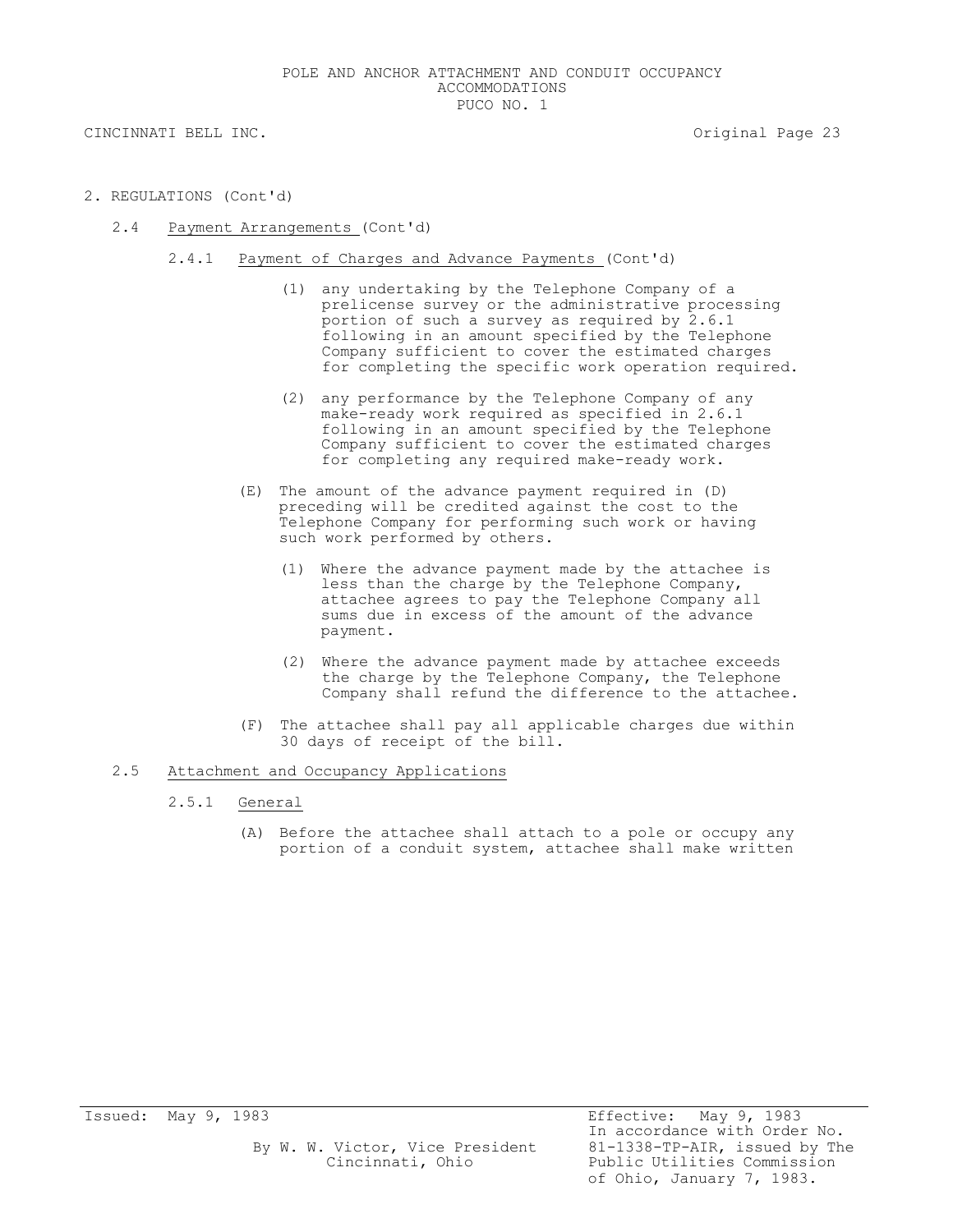$1<sup>st</sup>$  Revision Page 24 Cancels Original Page 24

Cincinnati Bell Telephone, LLC.

## 2. REGULATIONS (Cont'd)

2.5 Attachment and Occupancy Applications (Cont'd)

application for and have received written authorization therefor from the Telephone Company.

(A) For purposes of determining order size, all applications submitted within a thirty (30) day period shall be considered one order. Applications for pole attachment authorizations up to 300 poles on any application shall be subject to the normal processing timelines and applications for up to 3000 poles shall be considered a large order subject to extended timelines under the PUCO rules. Processing time for orders in excess of 3000 poles shall be subject to good faith negotiation. Such limitations will apply to poles located within a single plant construction district of the Telephone Company. The Telephone Company, in its sole judgment, may permit the preceding limitations to be exceeded if so requested in writing by the attachee when the circumstances of a particular job warrant such.

Attachee further agrees to designate a desired priority of completion of the prelicense survey and make-ready work for each application relative to all other of its applications on file with the Telephone Company at the same time.

## 2.5.2 Multiple Applicants

(A) CLASSIFICATION

Applications received from multiple applicants for the same pole or conduit system will be classified as follows:

- (1) simultaneous received by the Telephone Company on the same business day (2) non-simultaneous - received by the
	- Telephone Company on different business days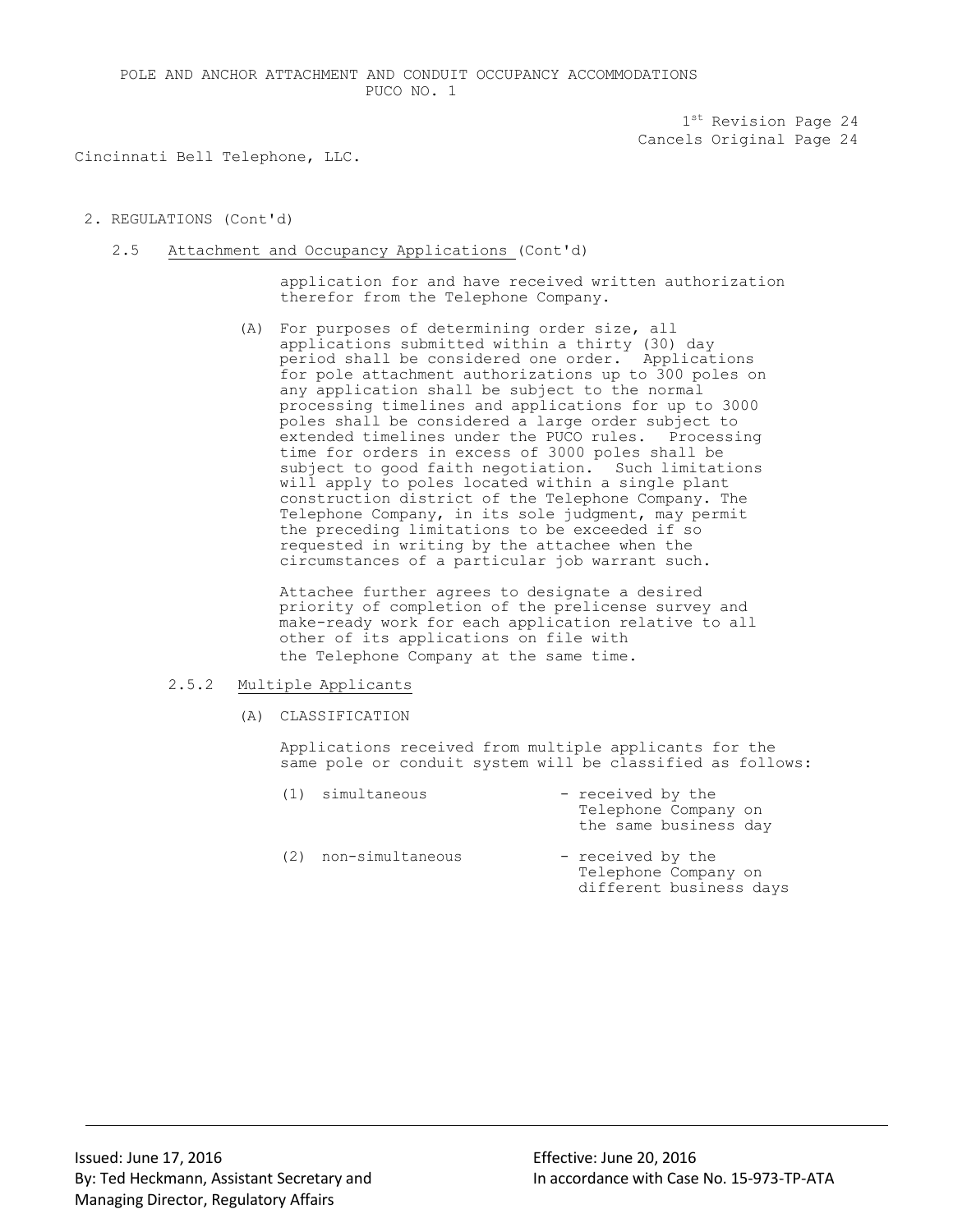- 2. REGULATIONS (Cont'd)
	- 2.5 Attachment and Occupancy Applications (Cont'd)
		- 2.5.2 Multiple Applicants (Cont'd)
			- (B) PROCESSING

Processing of multiple applications by the Telephone Company will be as follows:

- (1) simultaneous applications Processing of simultaneous applications will be done concurrently. Authorization for attachment, utilization or occupancy will be granted simultaneously to all multiple applicants involved.
- (2) non-simultaneous applications Initial applicant will be offered the following Options in writing immediately following receipt, by the Telephone Company of an application(s) from an additional applicant(s). Copies of such written notification to the initial applicant will be sent to the additional applicant(s).
	- Option 1 Application(s) of the initial applicant will be processed on the basis that there is no application on file from another applicant for the same pole or conduit system.
	- Option 2 Application(s) of initial applicant and additional applicant(s) will be processed in accordance with (B) (1) preceding.
- (3) Initial Applicant

All work in progress on application(s) filed by an initial applicant will be suspended by the Telephone Company from the date of its written notification as required in (2) preceding until the initial applicant notifies the Telephone Company, in writing, of the Option it elects.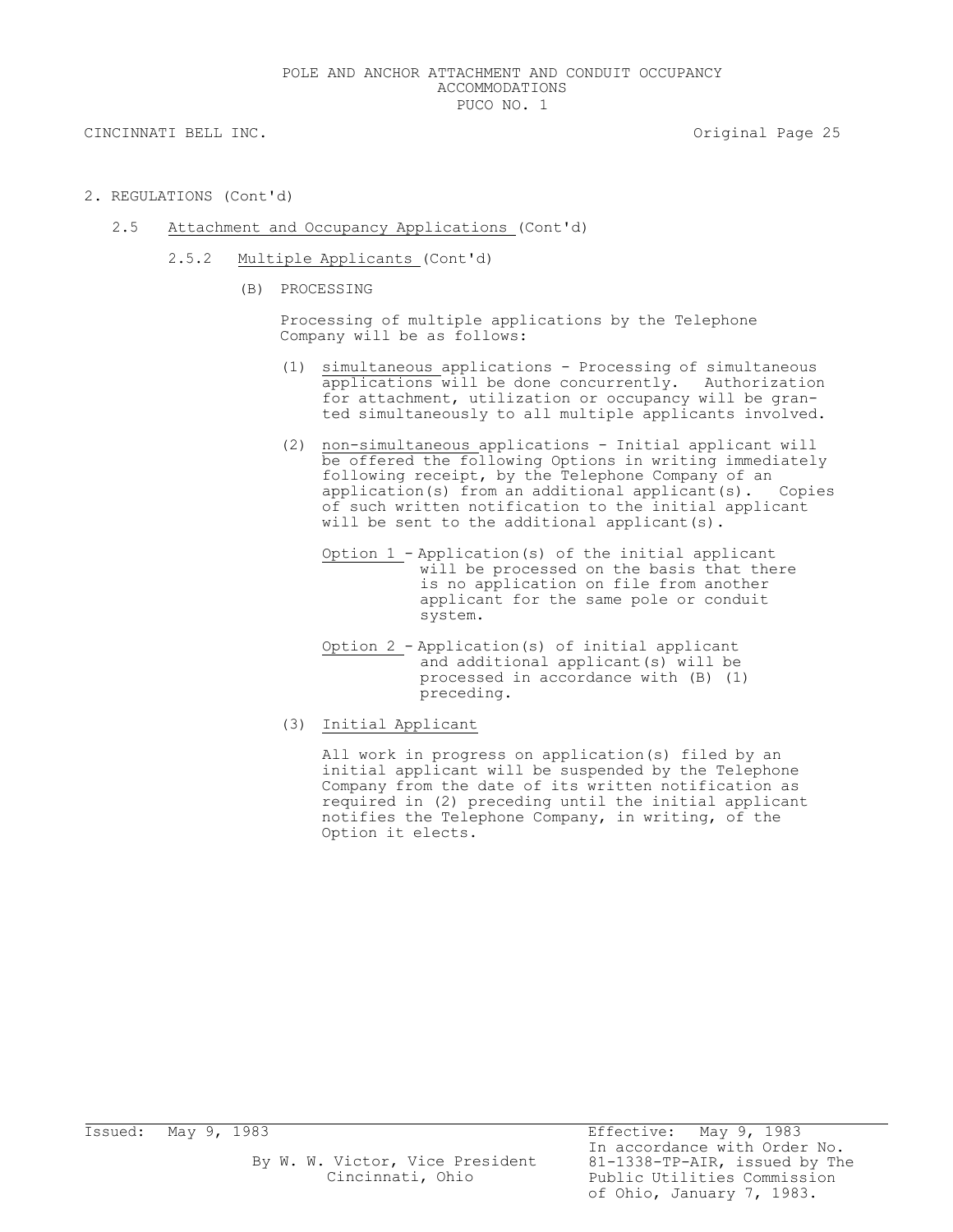- 2. REGULATIONS (Cont'd)
	- 2.5 Attachment and Occupancy Applications (Cont'd)
		- 2.5.2 Multiple Applicants (Cont'd)

Such written notification, by the initial applicant will be required no later than 15 days following its receipt of the aforementioned notification from the Telephone Company; otherwise the Telephone Company will deem the initial applicant to have elected Option 1. The Telephone Company will notify the additional applicant(s), in writing, of the Option elected by the initial applicant.

(4) Additional Applicant(s)

Option 2 will be subject to acceptance by all multiple applicants involved. The additional applicant(s) will have 15 days from receipt of written notification from the Telephone Company advising that the initial applicant has selected Option 2, to accept or reject by written notification to the Telephone Company the conditions applicable to simultaneous attachment, utilization or occupancy; otherwise the Telephone Company will deem the additional applicant(s) to have rejected acceptance of treatment as simultaneous applicant.

- (C) CONDITIONS APPLICABLE TO SIMULTANEOUS APPLICATIONS
	- (1) Field Inspection

Multiple applicants retain the right to determine individually or collectively the party or parties (multiple applicant(s) or Telephone Company) to be responsible for completion of the field inspection required to determine the make-ready work necessary to accommodate attachment, utilization or occupancy of their respective communications facilities on a simultaneous basis.

(a) Indication of the party(s) responsible for the field inspection must be included by multiple applications in written notification required by (B) (4) preceding.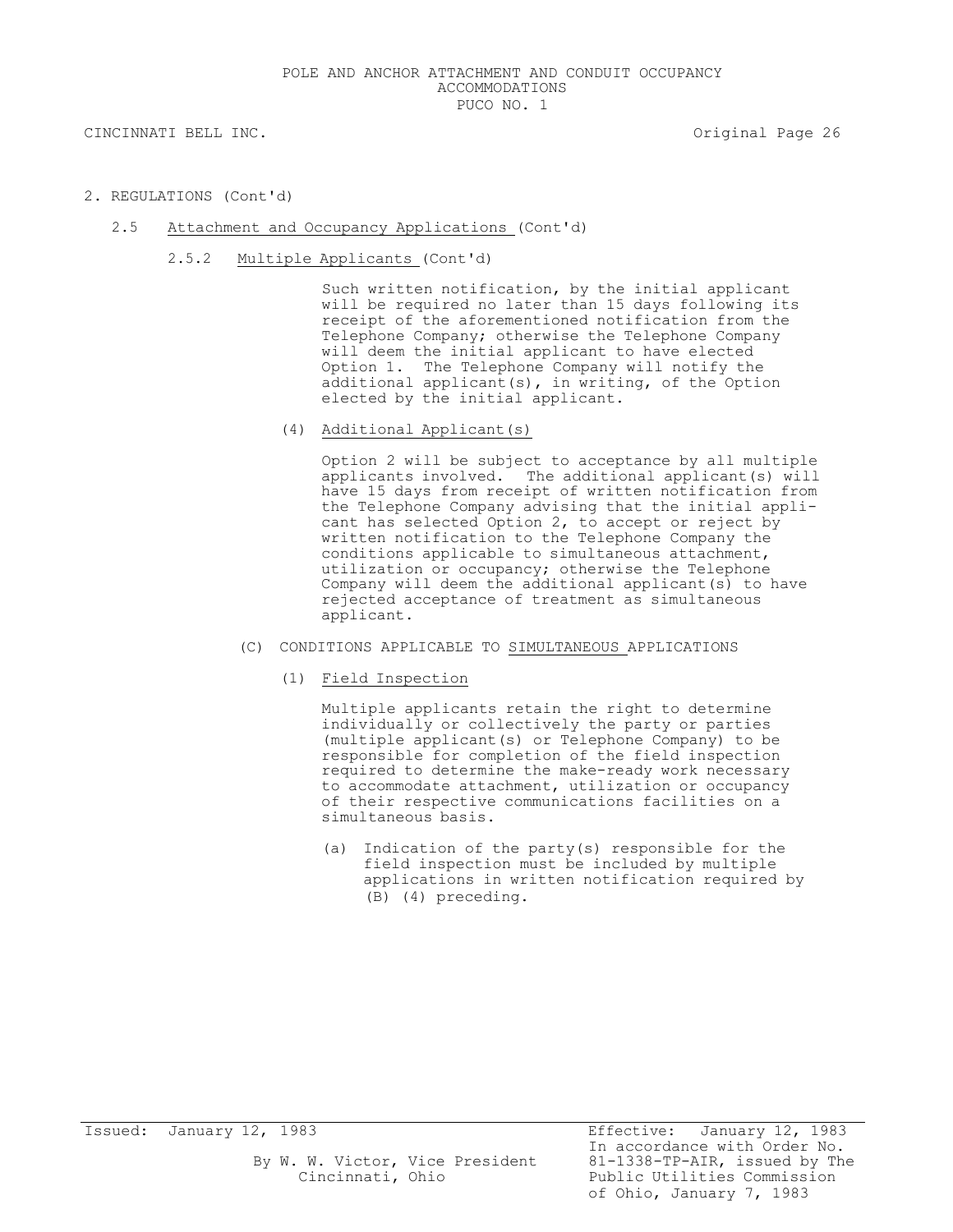- 2. REGULATIONS (Cont'd)
	- 2.5 Attachment and Occupancy Applications (Cont'd)
		- 2.5.2 Multiple Applicants (Cont'd)
			- (b) Field Inspection Results
				- (i) Multiple applicants electing to perform the field inspection jointly will be required to furnish the field inspection results data to the Telephone Company in a format specified by the Telephone Company and according to standards of accuracy and completeness satisfactory to the Telephone Company.
				- (ii) Multiple applicants electing to perform the field inspection separately must each submit field inspection results as required in (i) above for each pole on each application which includes poles to be attached by multiple applicants.
			- (2) Make-Ready Work

Multiple applicants must develop a mutually agreeable order of pole or conduit system availability and overall make-ready work completion schedule.

(a) When multiple applicants cannot reach such mutual agreement within 15 days from receipt of written notification from the Telephone Company of the estimated charges for the required make-ready work, the Licensor may at its option offer as an alternative to complete the total make-ready work required for all multiple applicants before simultaneously granting attachment or occupancy authorization for all multiple applications involved.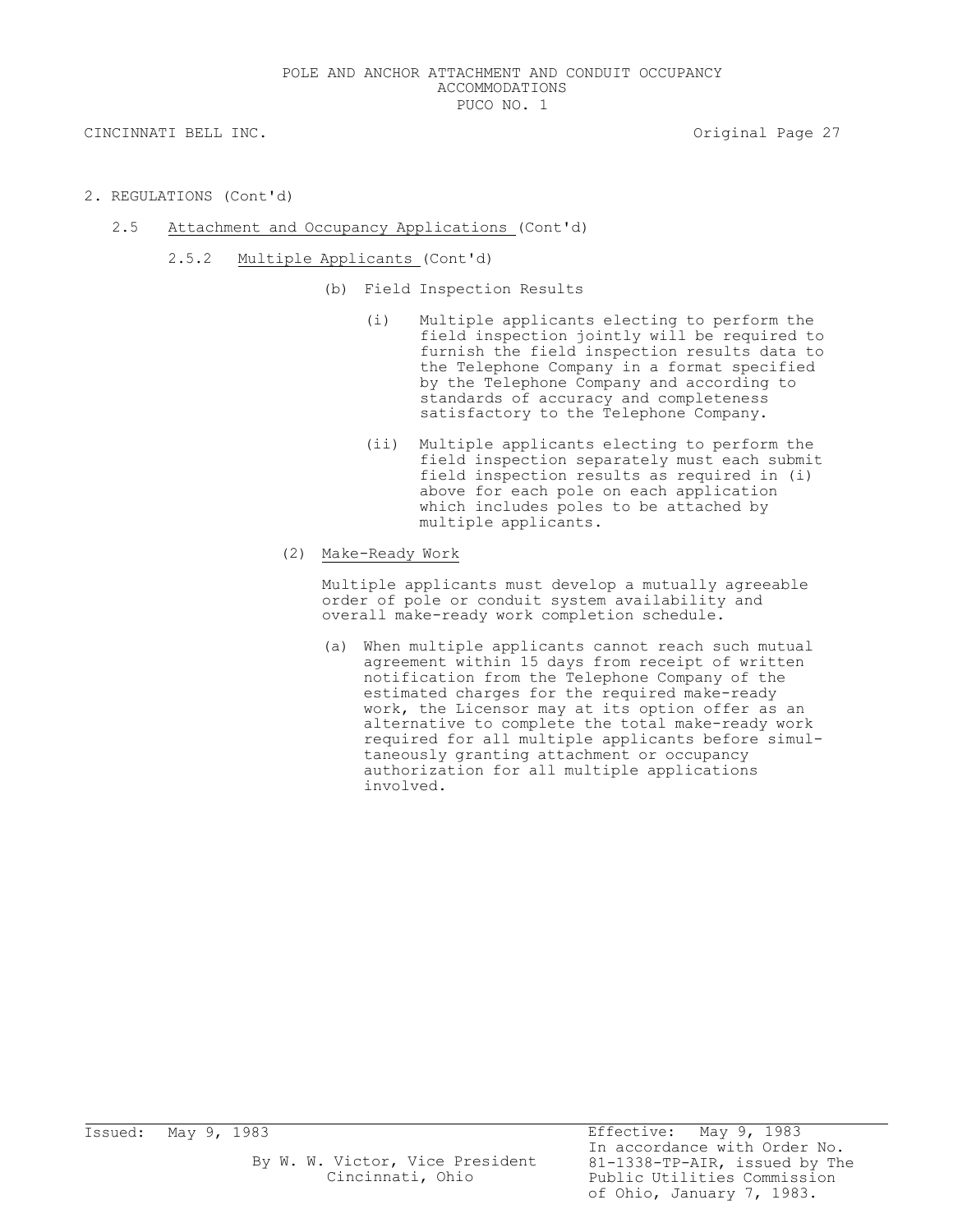- 2. REGULATIONS (Cont'd)
	- 2.5 Attachment and Occupancy Applications (Cont'd)
		- 2.5.2 Multiple Applicants (Cont'd)
			- (b) Any multiple applicant who fails to agree to the alternative arrangement will be considered by the Telephone Company to have cancelled its application(s) relative to the poles or conduit systems involved on pending applications of another applicant(s).
			- (3) Costs

Each multiple applicant will be charged an equal share of the total make-ready costs incurred by the Telephone Company to accommodate simultaneous attachment or occupancy by the multiple applicants.

- (D) CONDITIONS APPLICABLE TO NON-SIMULTANEOUS APPLICATIONS
	- (1) Field Inspection

Each multiple applicant retains the right to complete the field inspection required to determine the make-ready work necessary to accommodate its communications facilities on a non-simultaneous basis.

(a) Election of such field inspection responsibility must be made in writing to the Telephone Company within 20 days of receipt of the Telephone Company written notification required by (B)(3) preceding.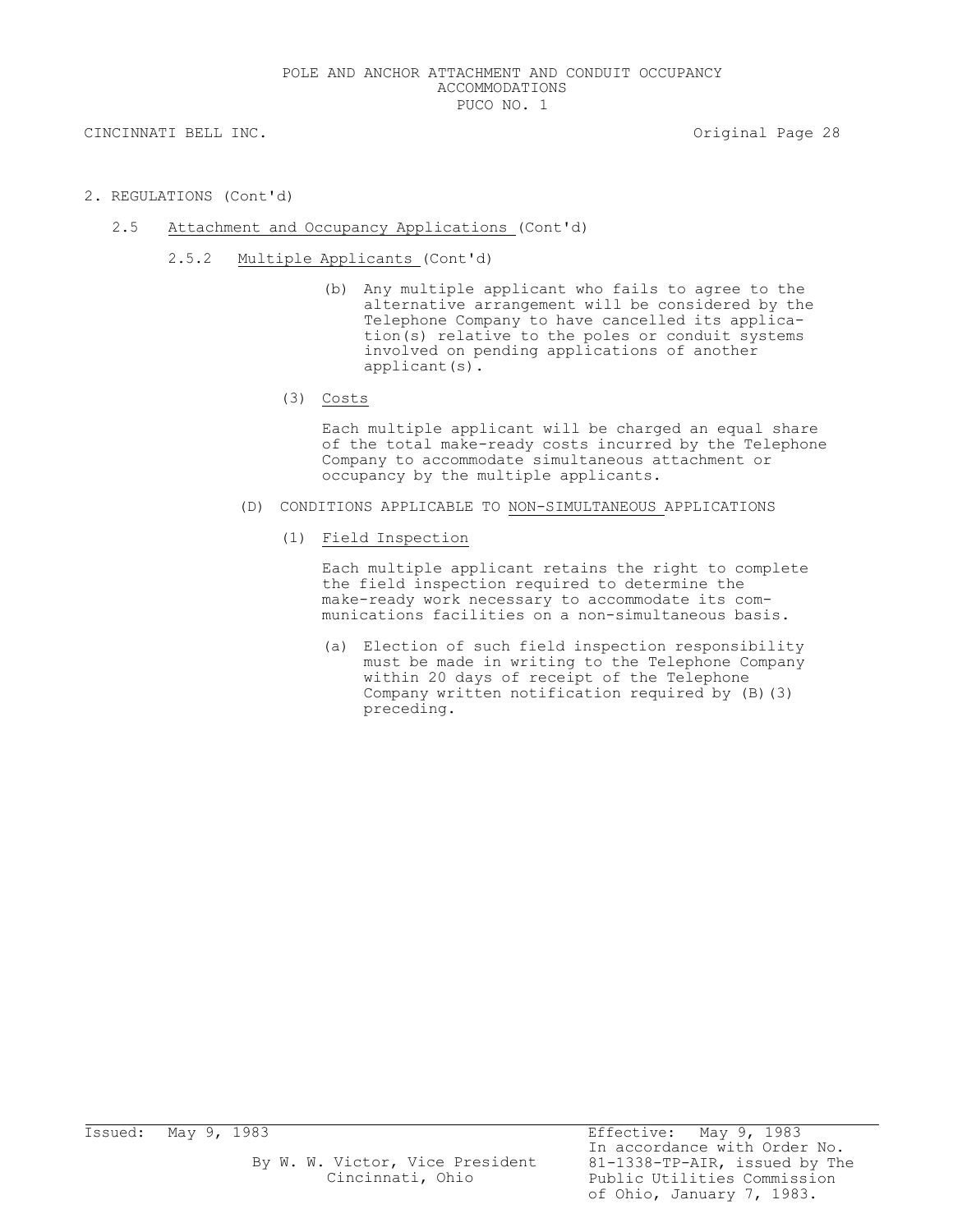- 2. REGULATIONS (Cont'd)
	- 2.5 Attachment and Occupancy Applications (Cont'd)
		- 2.5.2 Multiple Applicants (Cont'd)
			- (b) Each multiple applicant electing to perform his own field inspection will be required to furnish the field inspection results data to the Telephone Company in a format specified by the Telephone Company and according to standards of accuracy and completeness satisfactory to the Telephone Company.
			- (c) Field inspection results developed by a multiple applicant must be submitted to the Telephone Company within 30 days of the most recent date upon which the applicant's pending application(s) have been classified as non-simultaneous. Failure of an applicant to comply with this requirement will be considered by the Telephone Company as a cancellation of the application(s) involved.
			- (2) Pre-License Survey Costs

Each multiple applicant will be charged the applicable pre-license survey costs incurred by the Telephone Company relative to a determination of the make-ready work required to accommodate attachment or occupancy of the individual applicant's communications facilities on a non-simultaneous basis.

(3) Make-Ready Completion Schedule

The date of receipt (earliest taking precedence) by the Telephone Company of applications filed in accordance with 2.5.1 preceding will determine the priority of make-ready work completion by the Telephone Company. Any change in priority of pole or conduit availability will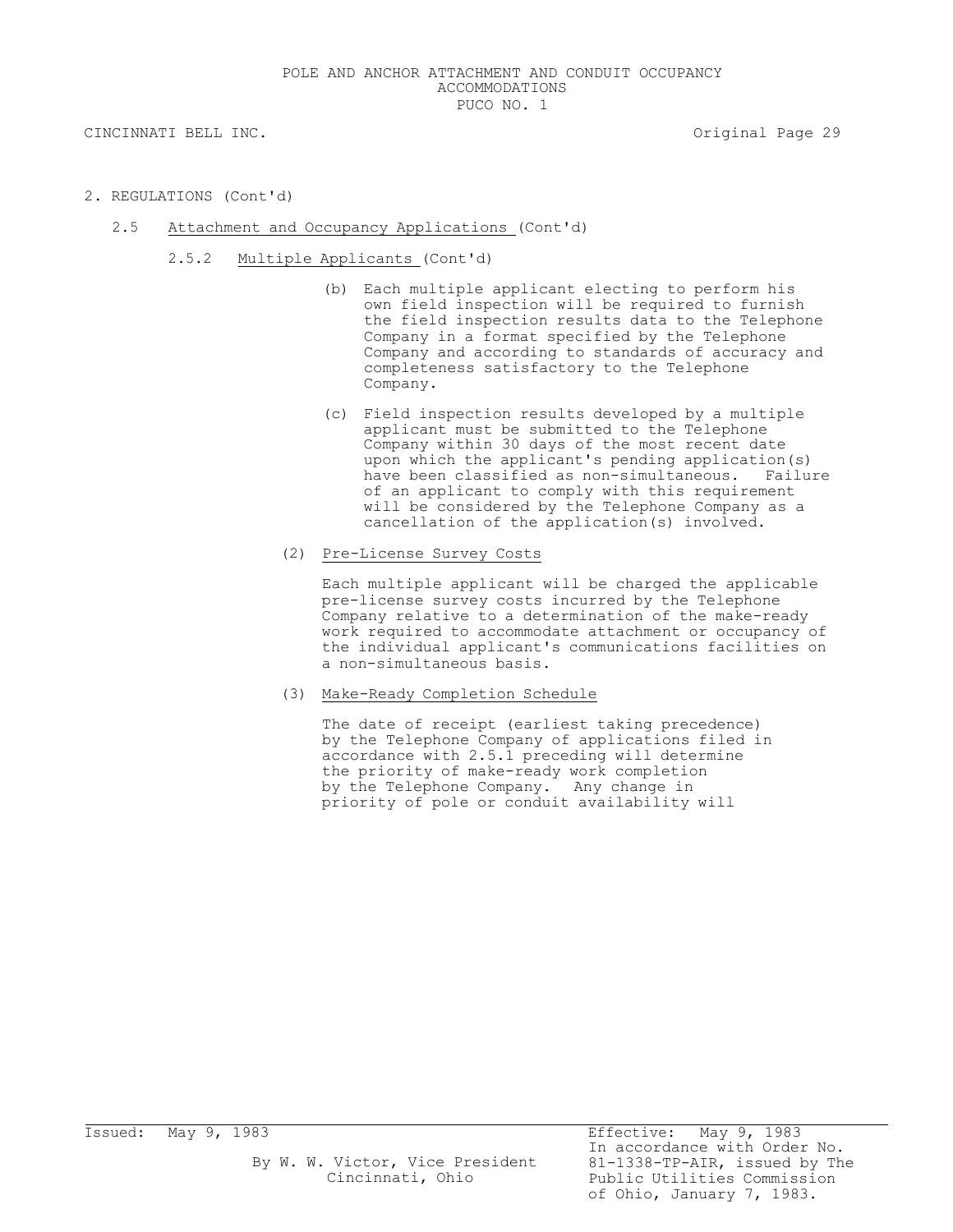- 2. REGULATIONS (Cont'd)
	- 2.5 Attachment and Occupancy Applications (Cont'd)
		- 2.5.2 Multiple Applicants (Cont'd)

require an appropriate change in make-ready work completion of the application(s) involved and be subject to the Telephone Company's ability to accommodate the specific change(s) required in its established work schedule.

(4) Make-Ready Work Costs

Make-Ready work costs will be allocated as follows:

- (a) The initial applicant will be charged the total cost incurred by the Telephone Company to accommodate the attachment or occupancy of the initial applicant's communications facilities on poles or in conduits on a non-simultaneous basis.
- (b) The additional applicant(s) will be charged the total cost incurred by the Telephone Company to accommodate the attachment or occupancy of the additional applicant's communications facilities on poles or in conduits for which prior attachment or occupancy authorization has been granted to another applicant.
- (E) PRE-LICENSE SURVEY COMPLETION

In performing all field inspections and associated administrative processing for which it may be responsible, the Telephone Company will endeavor to include such work in its normal work load schedule.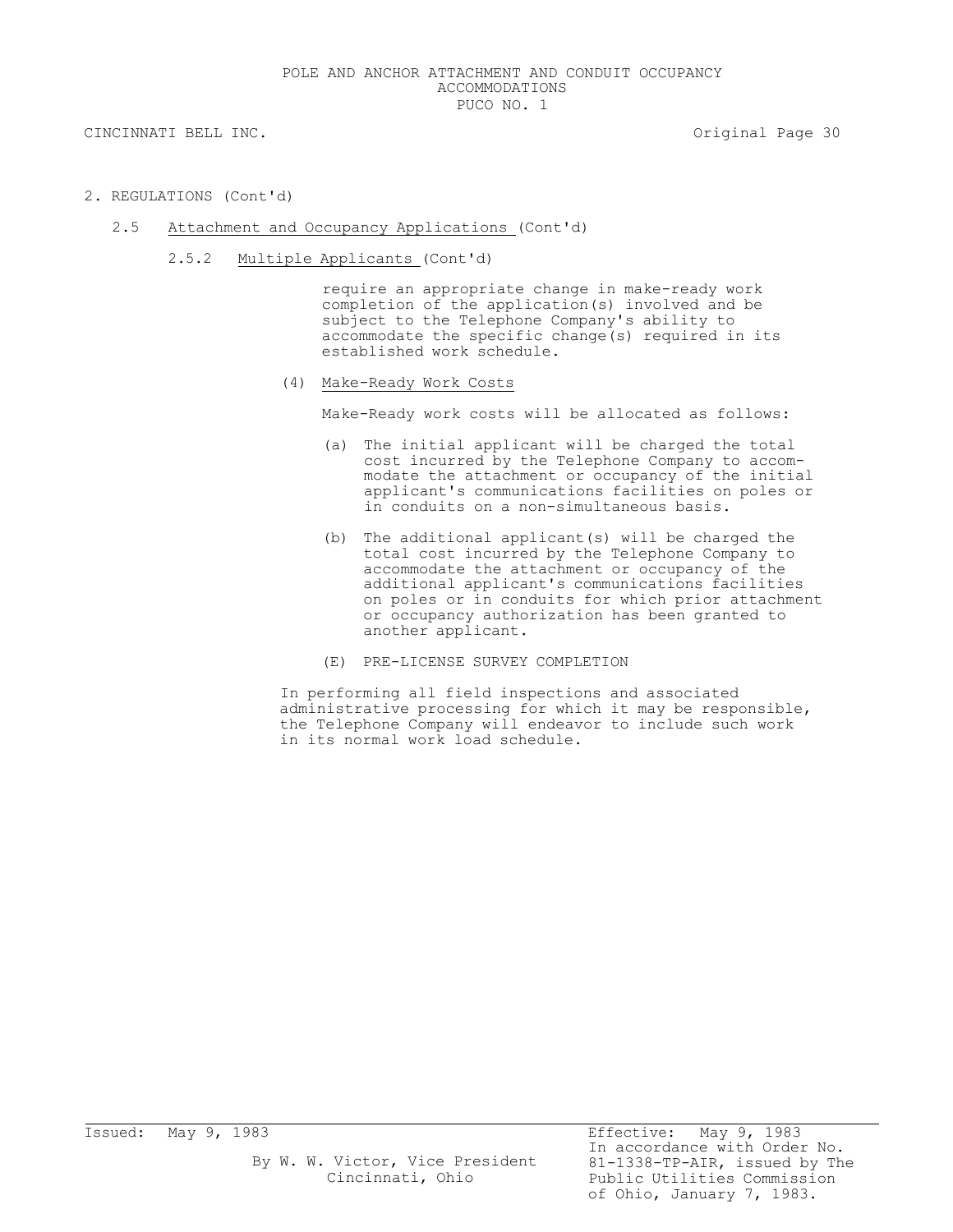- 2. REGULATIONS (Cont'd)
	- 2.6 Make-Ready Requirements
		- 2.6.1 Pole and/or Anchor
			- (A) When an application for attachment to a pole is submitted by an attachee, a prelicense survey will be required to determine the existing adequacy of the pole to accommodate attachee's communications facilities. The Telephone Company will advise the Attachee in writing of the estimated charges that will apply for such prelicense survey and receive written authorization from the attachee before undertaking any portion of the prelicense survey.
			- (B) The field inspection portion of the prelicense survey, which requires the visual inspection of existing poles may be performed by the Telephone Company or attachee (with optional participation by joint user and/or attachee). The administrative processing portion of the prelicense survey, which includes the processing of the application, the preparation of the make-ready work orders, the coordination of work requirements and schedules with joint users and other attachees and the random field verification of field inspection results data developed and furnished to the Telephone Company by the attachee will be performed by the Telephone Company.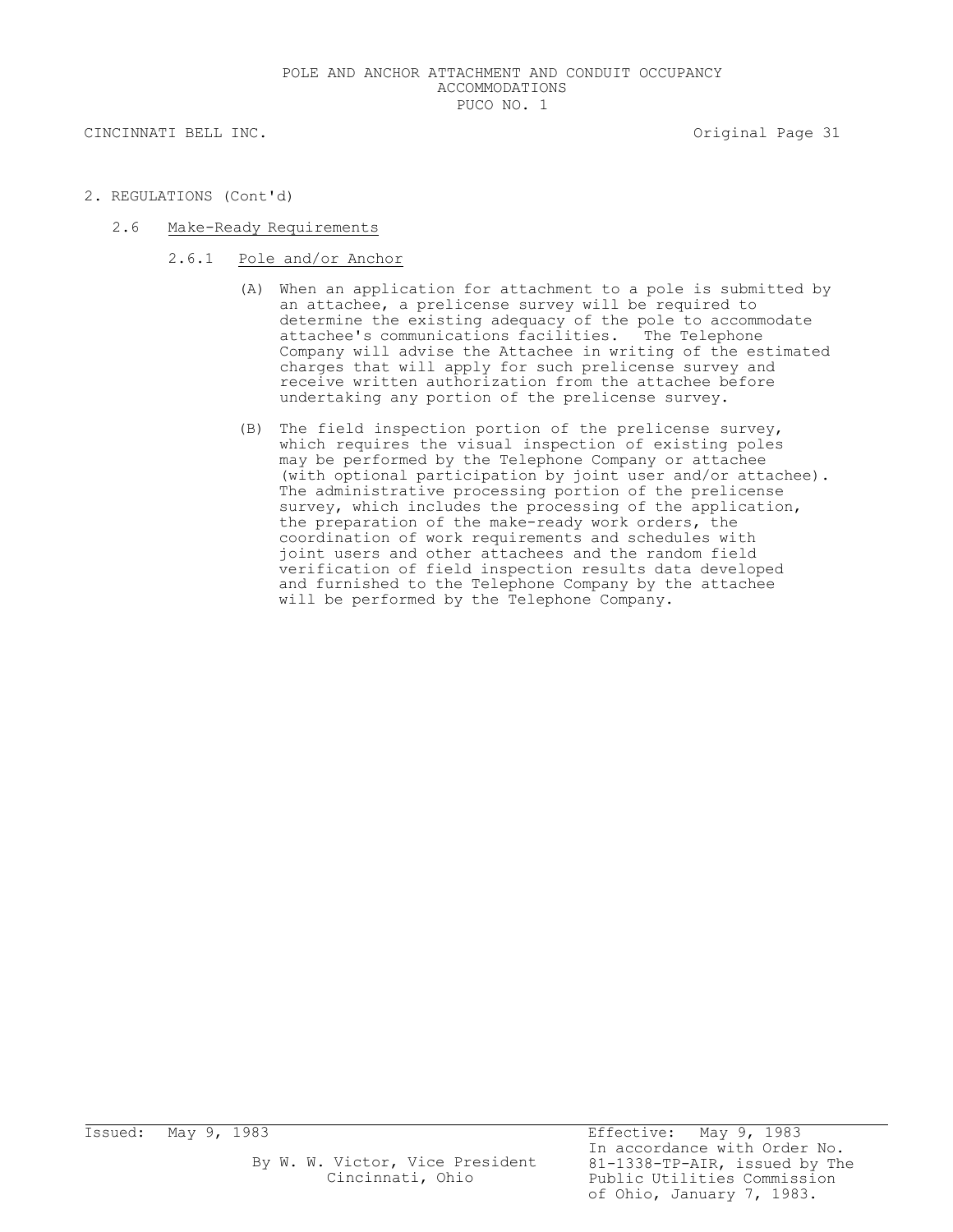- 2. REGULATIONS (Cont'd)
	- 2.6 Make-Ready Requirements (Cont'd)
		- 2.6.1 Pole and/or Anchor (Cont'd)
			- (1) When the attachee performs the field inspection portion of prelicense survey the field inspection results data will be furnished to the Telephone Company in a format specified by the Telephone Company and according to standards of accuracy and completeness satisfactory to the Telephone Company. In view of the Telephone Company's common carrier obligations to maintain safe and adequate service, the Telephone Company retains the right to redo the field inspection portion of the prelicense survey if in the sole judgment of the Telephone Company the data furnished by the attachee does not comply with the performance standards as prescribed by the Telephone Company. The attachee shall pay the Telephone Company for the total expense incurred by the Telephone Company to redo the field inspection.
			- (C) The Telephone Company reserves the right to refuse to grant authorization for attachment to a pole when the Telephone Company determines that the available capacity on such pole is required for its exclusive use or that of a governmental entity with attachment rights, and that the pole, anchor or guy strand may not reasonably be rearranged or replaced to accommodate attachee's communications facilities.
			- (D) In the event the Telephone Company determines that a pole to which attachee desires to attach is inadequate or otherwise needs rearrangement of the existing facilities thereon to accommodate the attachee's communications facilities, the Telephone Company will advise the attachee in writing of the estimated make-ready charges that will apply.

Issued: May 9, 1983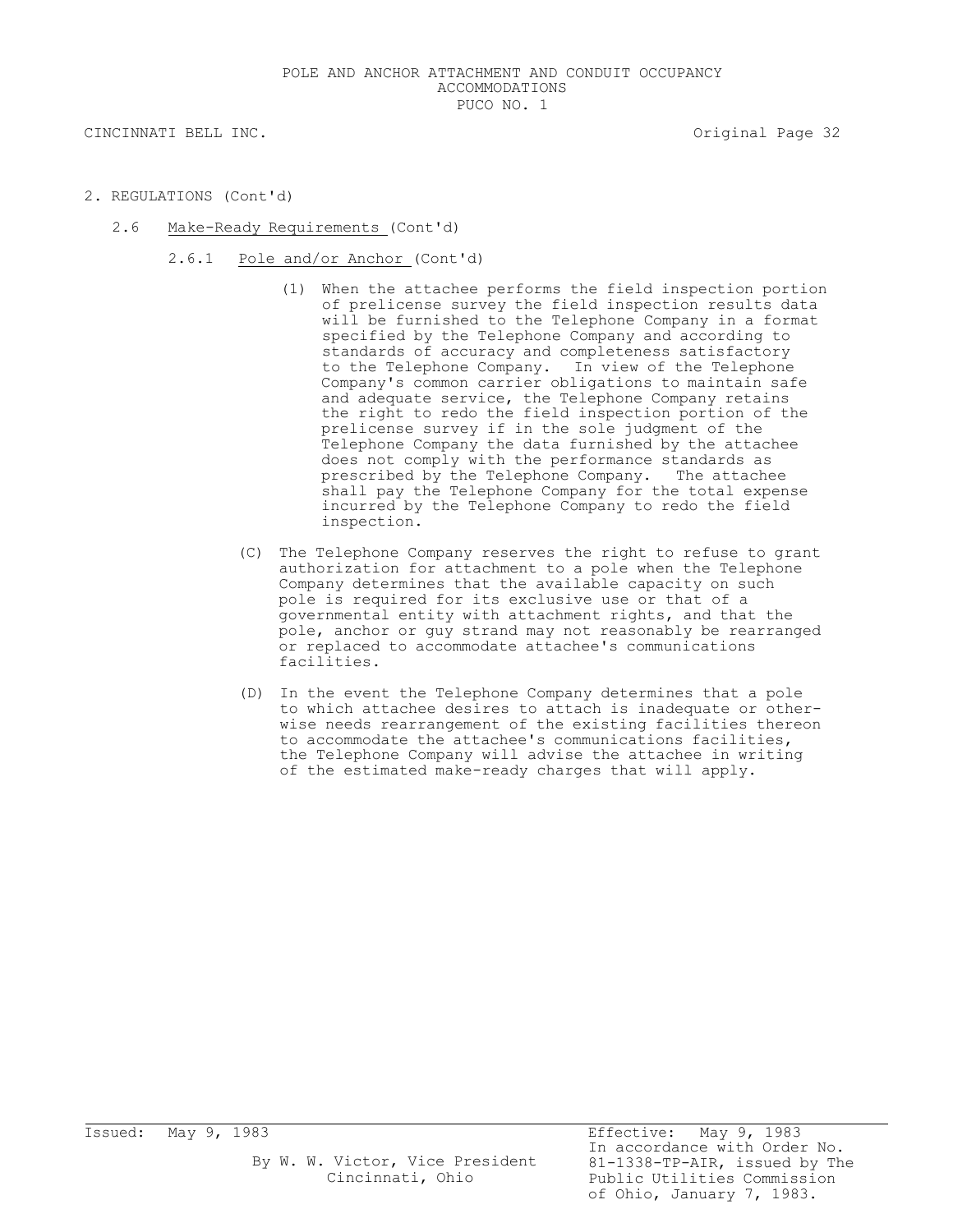- 2. REGULATIONS (Cont'd)
	- 2.6 Make-Ready Requirements (Cont'd)
		- 2.6.1 Pole and/or Anchor (Cont'd)

Attachee shall have (30) days from receipt of said written notification to indicate its authorization for completion of the required make-ready work and acceptance of the resulting charges. However, if the Telephone Company receives a request from an additional applicant for attachment to a pole for which written notification has been sent to an initial attachee, the initial attachee must authorize completion of the pending make-ready work within (10) days after receipt of written notification from the Telephone Company of the additional attachment request or until the end of the aforementioned (30) day period, whichever period of time is shorter.

(E) Make-ready work will be performed following receipt of the required advance payment by the Telephone Company. Attachee shall pay the Telephone Company for all makeready work completed in accordance with the provisions of this tariff and shall also make arrangements with the owners of other facilities attached to such poles regarding reimbursement for any expense incurred by them in transferring or rearranging their facilities to make such attachment accommodations available. Attachee shall not be entitled to reimbursement of any amounts paid to the Telephone Company for pole, anchor or guy strand replacements or for rearrangement of facilities on a pole or anchor by reason of the use by the Telephone Company, joint user, governmental entity or other authorized users of any additional capacity resulting from such replacement or rearrangement.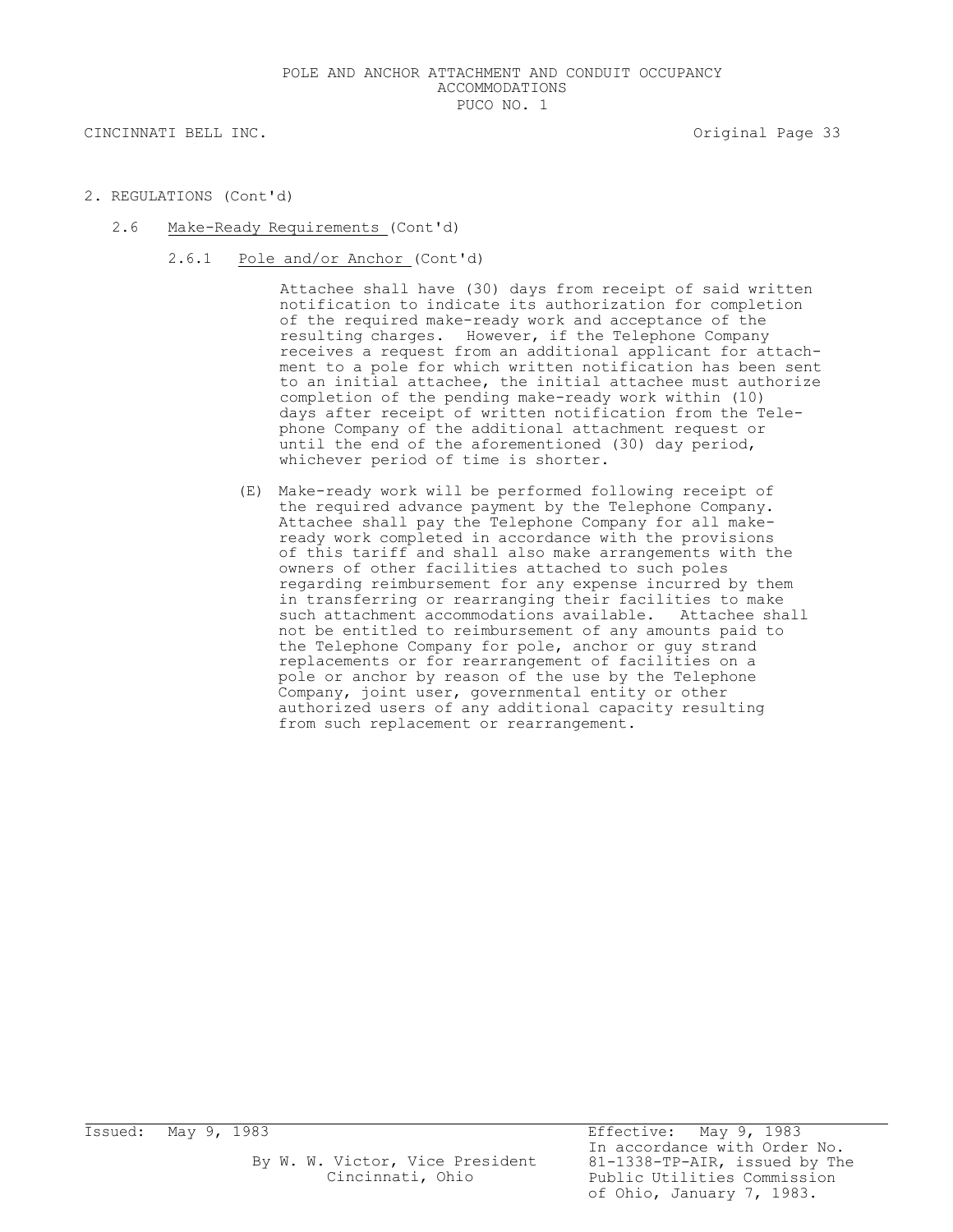- 2. REGULATIONS (Cont'd)
	- 2.6 Make-Ready Requirements (Cont'd)
		- 2.6.1 Pole and/or Anchor (Cont'd)
			- (F) Should the Telephone Company, joint user or a governmental entity with pole, anchor, or anchor/guy strand attachment rights need, for its own service requirements, to attach additional facilities to any pole to which attachee is attached, attachee will either rearrange its facilities on the pole or transfer them to a replacement pole as determined by the Telephone Company so that the additional facilities of the Telephone Company, joint user or governmental entity may be attached. The cost of such rearrangement and/or transfer including replacement of an anchor will be at the sole expense of the attachee. If attachee does not rearrange or transfer its facilities within (30) days after the receipt of written notice from the Telephone Company requesting such rearrangement or transfer, the Telephone Company or joint user may perform or have performed such rearrangement or transfer without liability on the part of the Telephone Company or joint user and the attachee shall be liable for the full costs thereof.
			- (G) Whenever it is necessary for the Telephone Company to replace a pole to accommodate attachee's communications facilities, the Telephone Company will grant attachee the option, where possible and acceptable to joint user, to become the owner of the pole upon payment of all replacement costs on a fully installed basis. This option is subject to the further conditions that: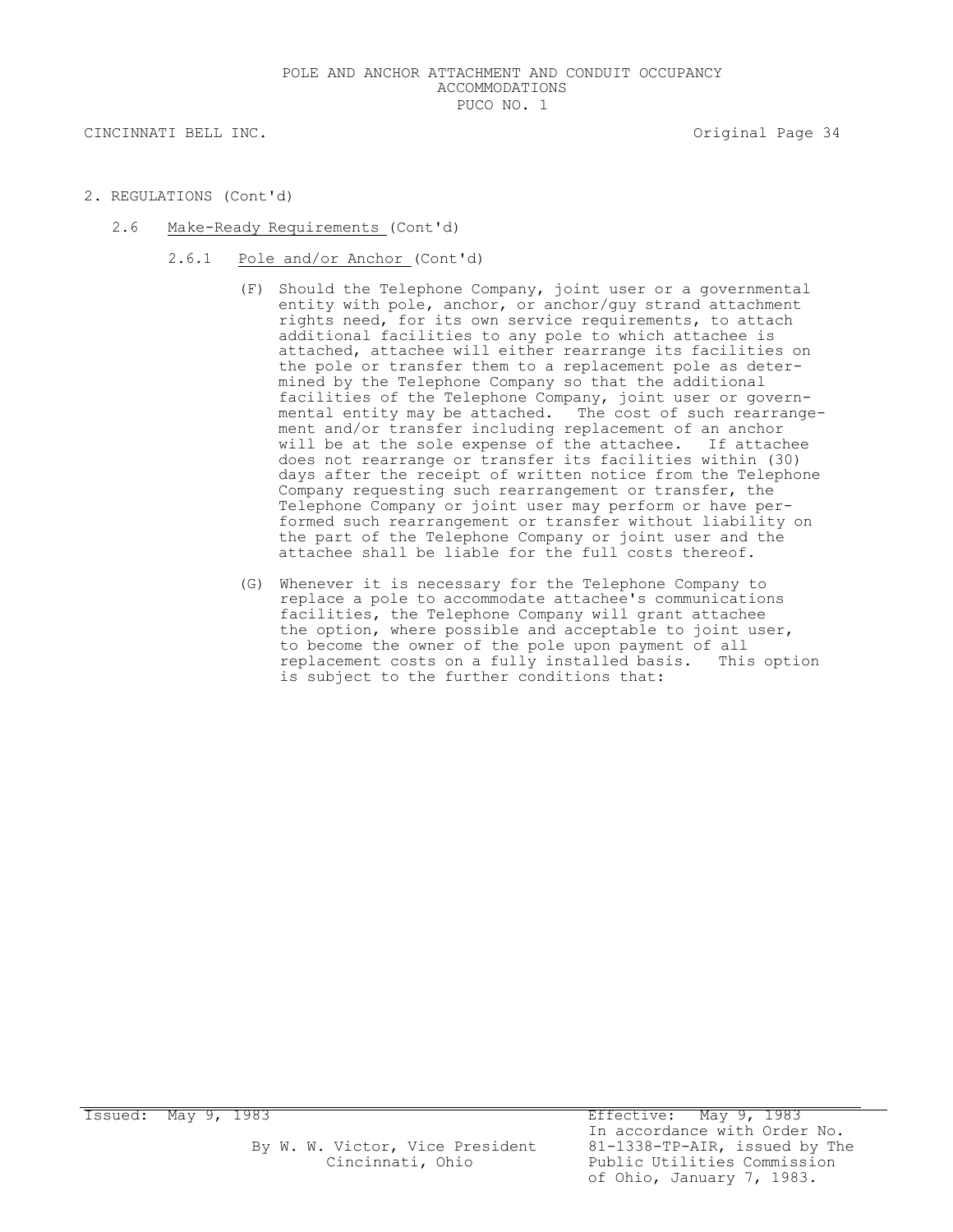CINCINNATI BELL INC. THE CONSTRUCTION OF STRAIN SERVICE OF STRAIN SERVICE OF STRAINING STRAINING STRAINING STR

- 2. REGULATIONS (Cont'd)
	- 2.6 Make-Ready Requirements (Cont'd)
		- 2.6.1 Pole and/or Anchor (Cont'd)
			- (1) attachee grants the Telephone Company and any existing joint user the right to attach their respective facilities to such replacement pole upon the same terms and conditions as set forth in this tariff and
			- (2) that any governmental entity having attachment rights to the pole and/or associated anchor shall be granted similar attachment rights under the same terms and conditions as apply to the pole being replaced.

Should the attachee exercise this option and become the owner of the pole it agrees to maintain the pole in a safe and serviceable condition for attachment of Telephone Company and joint user facilities for as long as attachee owns an interest in the pole.

- 2.6.2 Conduit System
	- (A) When an application for conduit occupancy is submitted by an attachee a prelicense survey by the Telephone Company will be required to determine the availability of the conduit system to accommodate attachee's facilities. The Telephone Company will advise the attachee in writing of the estimated charges that will apply for such prelicense survey and receive written authorization from the attachee before undertaking such a survey. A representative of the attachee may accompany the Telephone Company's representative on the field inspection portion of the prelicense survey.
	- (B) The Telephone Company retains the right, in its sole judgment, to determine the availability of space in a conduit system. In the event the Telephone Company determines that rearrangement of existing facilities in the conduit system is required before the attachee's communications facilities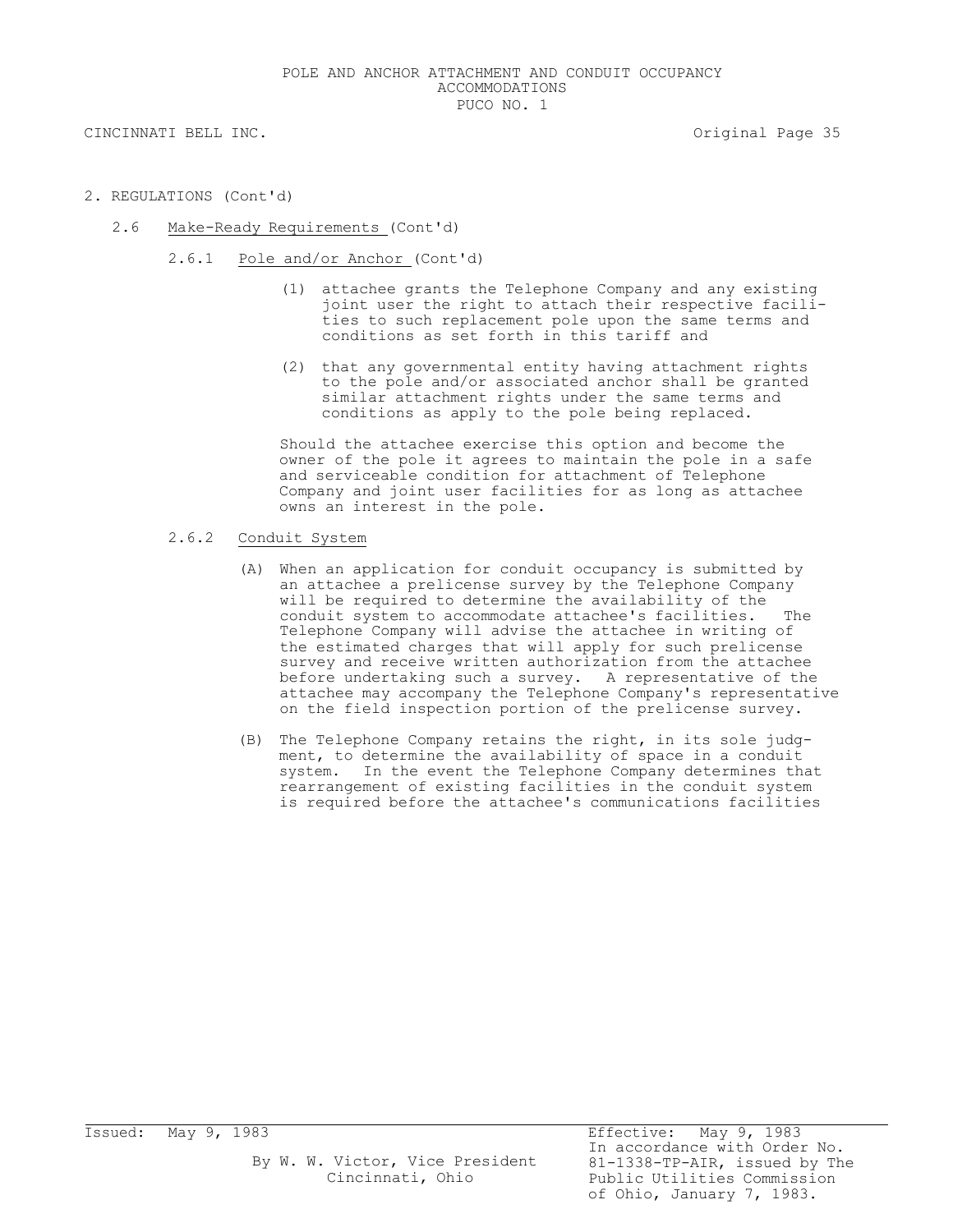CINCINNATI BELL INC. THE CONSTRUCTION OF STRAIN SERVICE OF STRAIN SERVICE OF STRAINING SERVICE OF STRAINING SE

- 2. REGULATIONS (Cont'd)
	- 2.6 Make-Ready Requirements (Cont'd)
		- 2.6.2 Conduit System (Cont'd)

can be accommodated, the Telephone Company will advise the attachee in writing of the estimated make-ready charges that will apply for such rearrangement.

Attachee shall have (90) days from the receipt of such written notification from the Telephone Company to indicate its authorization for completion of the required make-ready work and acceptance of the resulting charges.

(C) Should the Telephone Company, or any governmental entity with whom the Telephone Company has an agreement granting such entity priority access to and occupancy of the Telephone Company's conduit system need, for its own service requirements, any of the conduit capacity occupied by attachee's facilities and, if the Telephone Company advises attachee that attachee's facilities can be accommodated otherwise in the conduit system, attachee shall be required to rearrange its facilities in the manner designated by the Telephone Company and at the expense of the attachee. If attachee has not so rearranged its facilities within (15) days of receipt of such written notice from the Telephone Company, the Telephone Company may perform or have performed such rearrangement without any liability on the part of the Telephone Company, and attachee shall be liable for the costs thereof.

## 2.6.3 Work Schedule

In performing all make-ready work to accommodate attachee's communications facilities, the Telephone Company will endeavor to include such work in its normal work load schedule.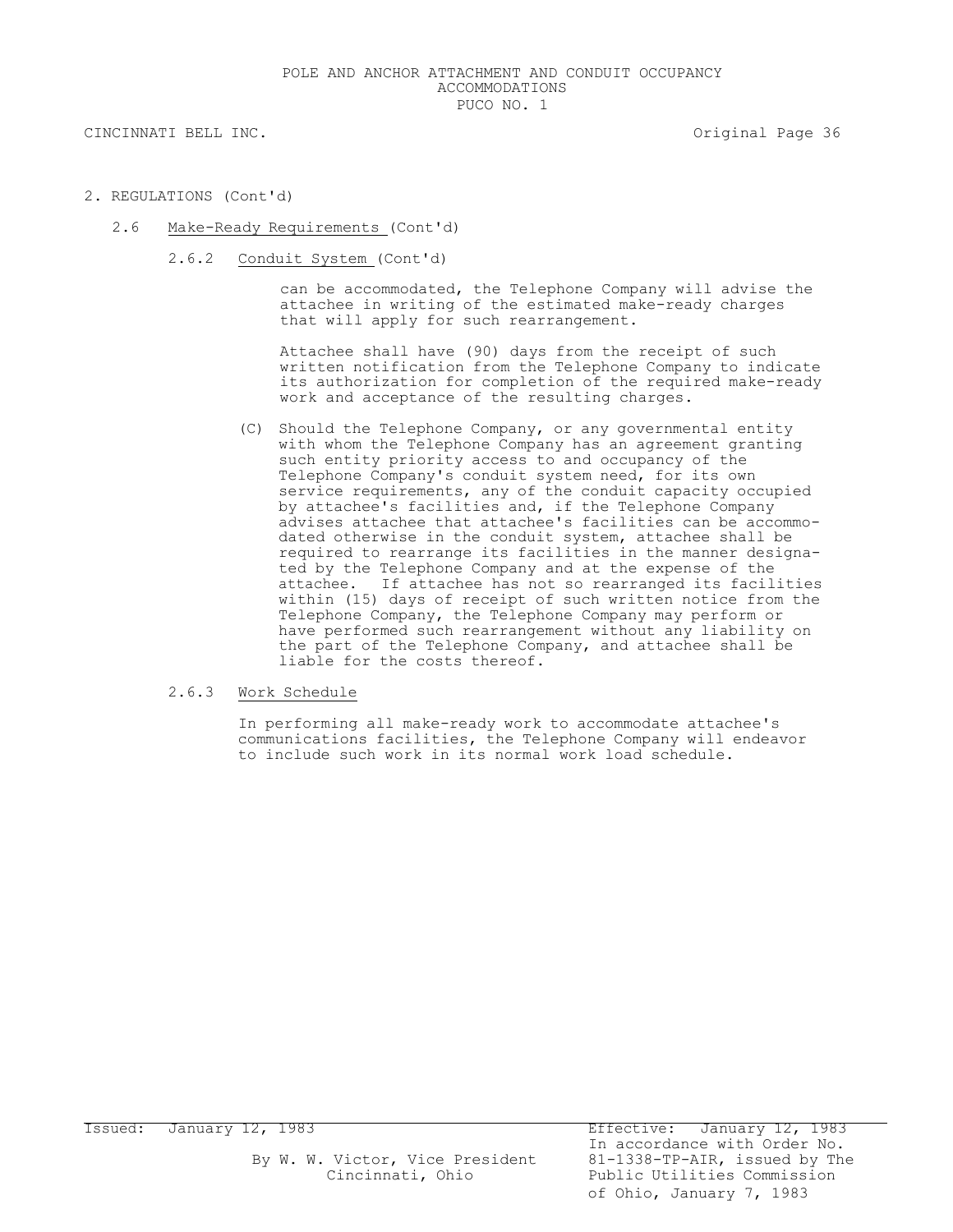2. REGULATIONS (Cont'd)

## 2.7 Inspection of Pole and Anchor Attachments and Conduit Occupancy

- 2.7.1 Procedures
	- (A) The Telephone Company reserves the right to make periodic inspections of any part of attachee's communications facilities, including guying, attached to a pole or occupying a conduit system and attachee shall reimburse the Telephone Company for the expense of such inspections. Any charge imposed by the Telephone Company for such inspections shall be in addition to any other sums due and payable by attachee under this tariff.
		- (1) The frequency and extent of such inspections by the Telephone Company will depend upon the attachee's performance in relation to the requirements of 2.3.3.
		- (2) The Telephone Company will give attachee advance written notice of such inspections except in those instances where, in the sole judgment of the Telephone Company, safety considerations justify the need for such an inspection without the delay of waiting until a written notice has been forwarded to the attachee.
	- (B) The making of periodic inspections or the failure to do so shall not operate to relieve the attachee of any responsibility, obligation or liability imposed by this tariff.

## 2.7.2 Unauthorized Attachment or Occupancy

(A) If any of the attachee's communications facilities shall be found attached to a pole or occupying a conduit system for which there is no authorization outstanding, the Telephone Company, without prejudice to its other rights or remedies under this tariff, including termination of authorization(s), may impose a charge and require attachee to submit in writing, within (15) days after receipt of written notification from the Telephone Company of the unauthorized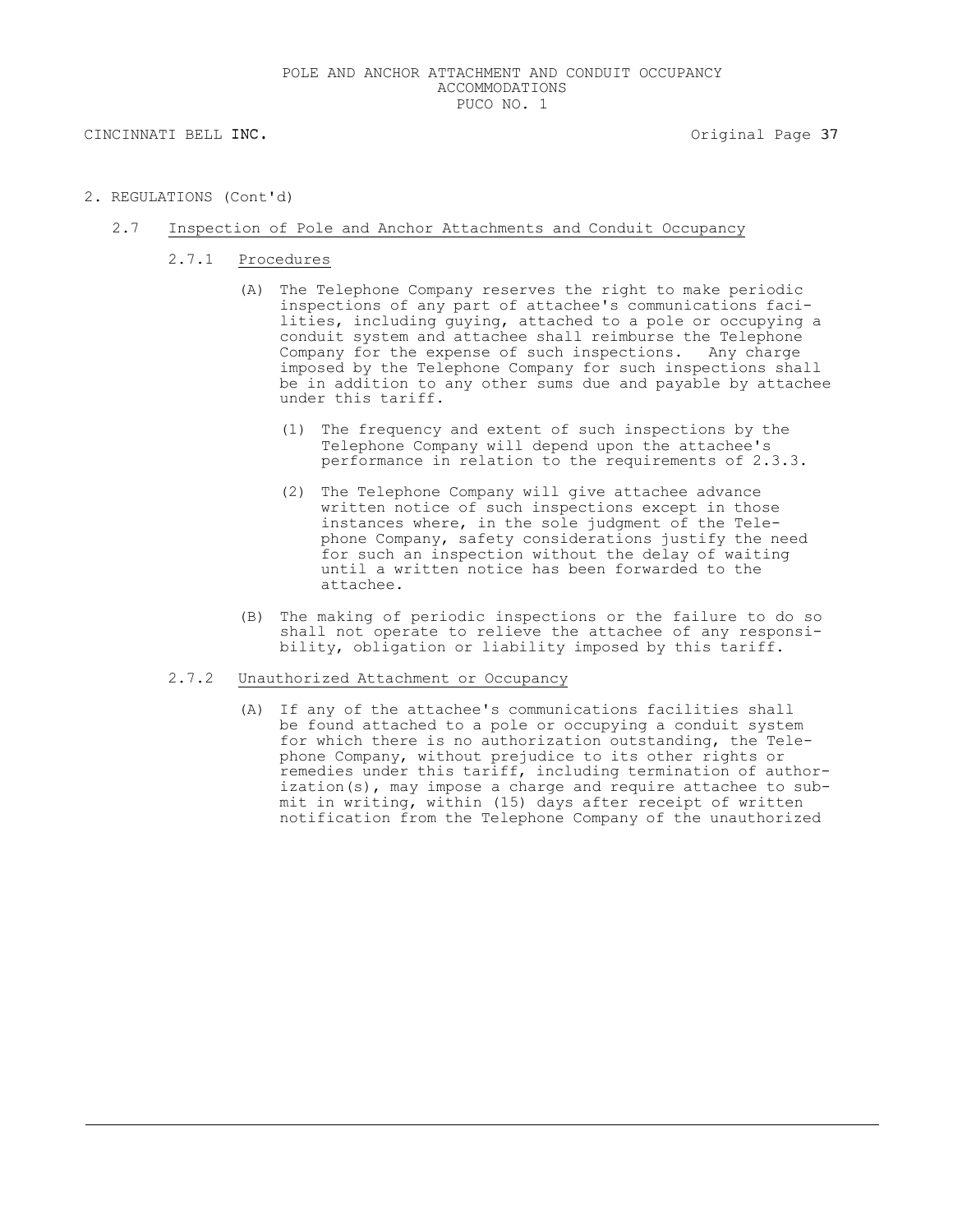2. REGULATIONS (Cont'd)

## 2.7 Inspection of Pole and Anchor Attachments and Conduit Occupancy (Cont'd)

2.7.2 Unauthorized Attachment or Occupancy (Cont'd)

attachment, a pole or conduit occupancy application. If such application is not received by the Telephone Company within the specified time period, attachee may be required to remove its unauthorized attachment or occupancy within (15) days of the final date for submitting the required application, or the Telephone Company may at its option remove attachee's facilities without liability, and the expense of such removal shall be borne by the attachee.

- (B) For the purpose of determining the applicable charge, all unauthorized pole or conduit occupancy shall be treated as having existed for a period of one (1) year prior to its discovery or for the period beginning with the date on which the attachee was initially authorized to attach facilities of the same communications system to poles or occupy the conduit system, whichever period shall be the shorter; and the rates specified in 3.1.2. following shall be due and payable forthwith whether or not the attachee is permitted to continue the pole attachment or conduit occupancy.
- (C) No act or failure to act by the Telephone Company with regard to any unauthorized use shall be deemed as a ratification of the unauthorized use; and if authorization should subsequently be issued, such authorization shall not operate retroactively or constitute a waiver by the Telephone Company of any of its rights or privileges under this tariff or otherwise; provided, however, that the attachee shall be subject to all liabilities, obligations and responsibilities of this tariff in regard to said unauthorized use from its inception.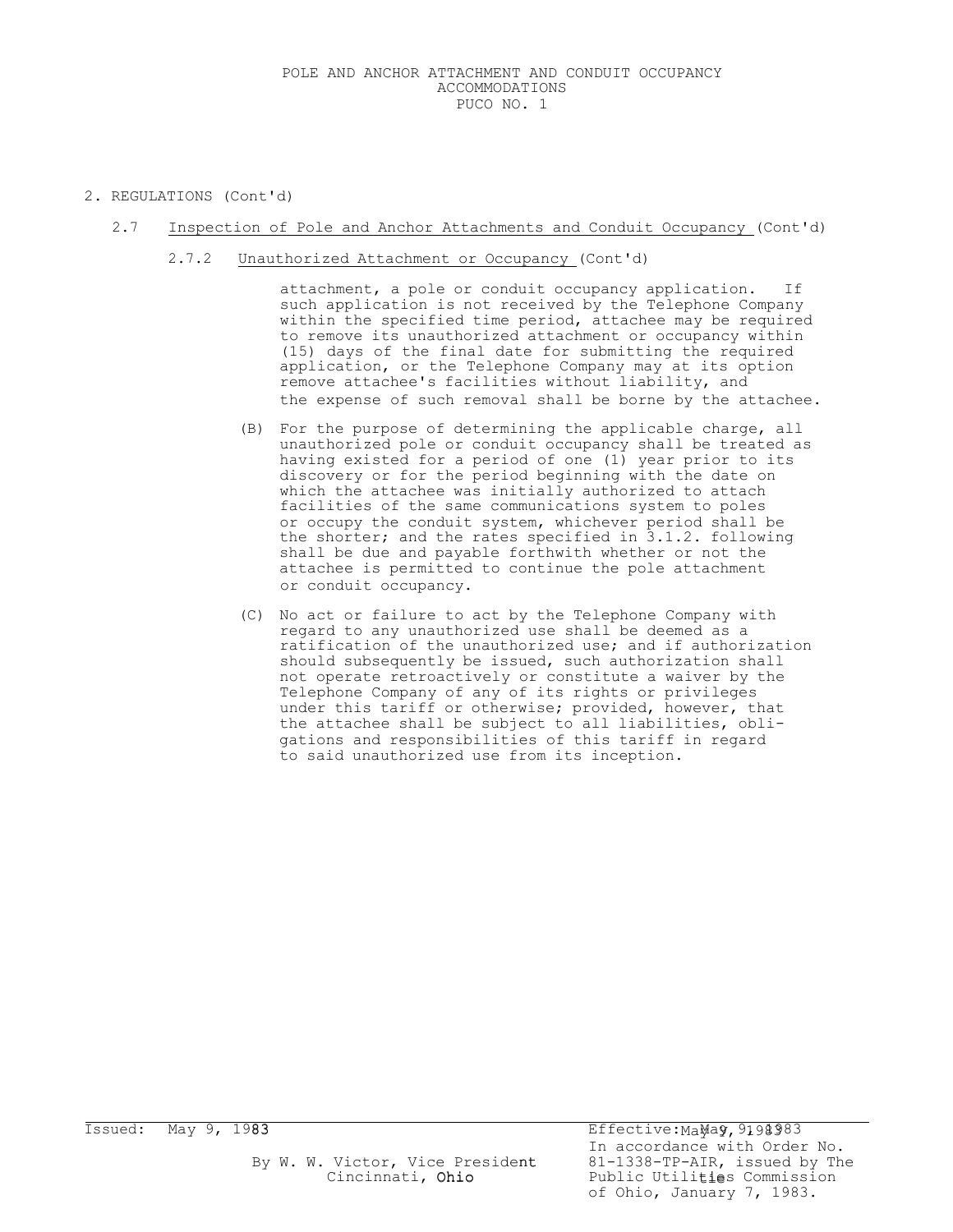## CINCINNATI BELL INC. Original Page 39 CINCINNATI BELL TELEPHONE COMPANY 1st Revised Page 39

Cancels Original Page 39

## 3. RATES AND CHARGES

## 3.1 Pole Attachment and Conduit Occupancy

## 3.1.1 General

- A. Attachment and occupancy charges commence on the first day of the calendar month following the date that authorization is granted for such attachment or occupancy; and cease as of the final day of the calendar month preceding the month in which the attachment or occupancy is physically removed.
- B. A one month minimum charge is applicable f or all attachment and occupancy acommodations.
- C. All attachment and occupancy charges are pa yable in advance annually on the first day of January.
- D. Total attachment, utilization or occupancy ch arges under C. preceding shall be based upon:
	- 1. per pole, per year for each one foot  $\epsilon$  usable space occupied by attaching party's (C) attachment and for each power supply, equipment case, or cabinet attached to a pole. (C)
	- 2. total per duct footage occupied per year

for which authorization have been issued prior to the first day of January. Each annual payment shall include a proration of the monthly attachment and occupancy charges applicable for all attachments or occupancy initially authorized by the Telephone Company during the preceding year.

E. The Company reserves the right to charge on an individual case basis any extraordinary attachment to its structure. Such extraordinary attachments include attachments that are not typically attached to poles, ducts, conduits or rights-of-way and which may impact the usability of the poles, ducts, conduits or rights-of-way in excess of a typical attachment or which presents more than typical engineering, reliability, or safety concerns to other users of the poles, ducts, conduits or rights-of-way.

(N)

(N)

(T)

By: Christopher S. Colwell, Vice President – Government Relations 04-1596-TP-ATA Issued by the Cincinnati, Ohio Public Utilities Commission

Issued: October 15, 2004 Effective: November 15, 2004 In accordance with Case No.

of Ohio, October 15, 2004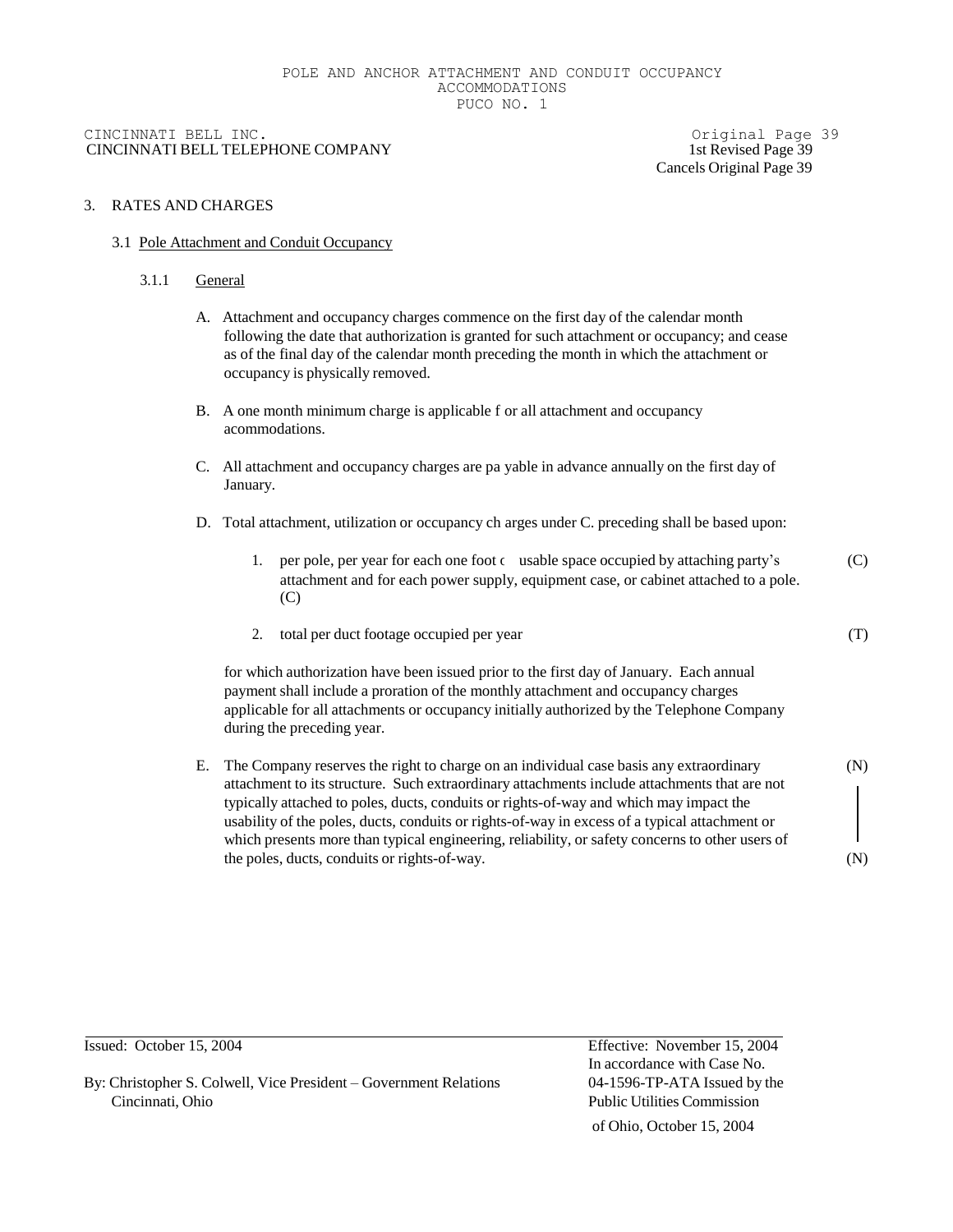## POLE AND ANCHOR ATTACHMENT AND CONDUIT OCCUPANCY ACCOMMODATIONS PUCO NO. 1

## CINCINNATI BELL TELEPHONE COMPANY LLC 15th Revised Page 40

Cancels 14th Revised Page 40

## 3. RATES AND CHARGES (Cont'd)

## 3.1 Pole and Anchor Attachment, Anchor and Associated Guy Strand Utilization and Conduit Occupancy (Cont'd)

# 3.1.2 Rates A. Pole and Anchor Attachment per pole, per year for each one foot of usable space occupied by attaching party's attachment and for each power Annual supply, equipment case, or cabinet attached to a pole. (Cable) \$4.09 (R) (D)

## B. Conduit Occupancy

- 1. Per foot of duct occupied per year (See Note 1) \$0.17 (R)
- 2. For the purpose of determining the duct feet chargeable the duct considered occupied shall be measured from the:
	- a. center to center of adjacent manholes, or
	- b. center of a manhole to the end of a duct not terminated in a manhole.

## 3.2 Charges- Nonrecurring

## 3.2.1 Determination

Charges for all work performed by the Telephone Company or by its authorized representative in connection with the furnishing of pole, anchor and conduit system accommodations as covered by this tariff shall be based upon the full cost, plus (10%) of such amount, to the Telephone Company for performance of such work. Such charges will apply for, but not be limited to, prelicense survey, make-ready work, inspection and removal of attachee's communications facilities and supervision, at the option of the Telephone Company, of attachee performed work in and around the immediate vicinity of a conduit system.

Note 1: The charge may be billed on either an annual, monthly or combination of annual and monthly basis. (D)